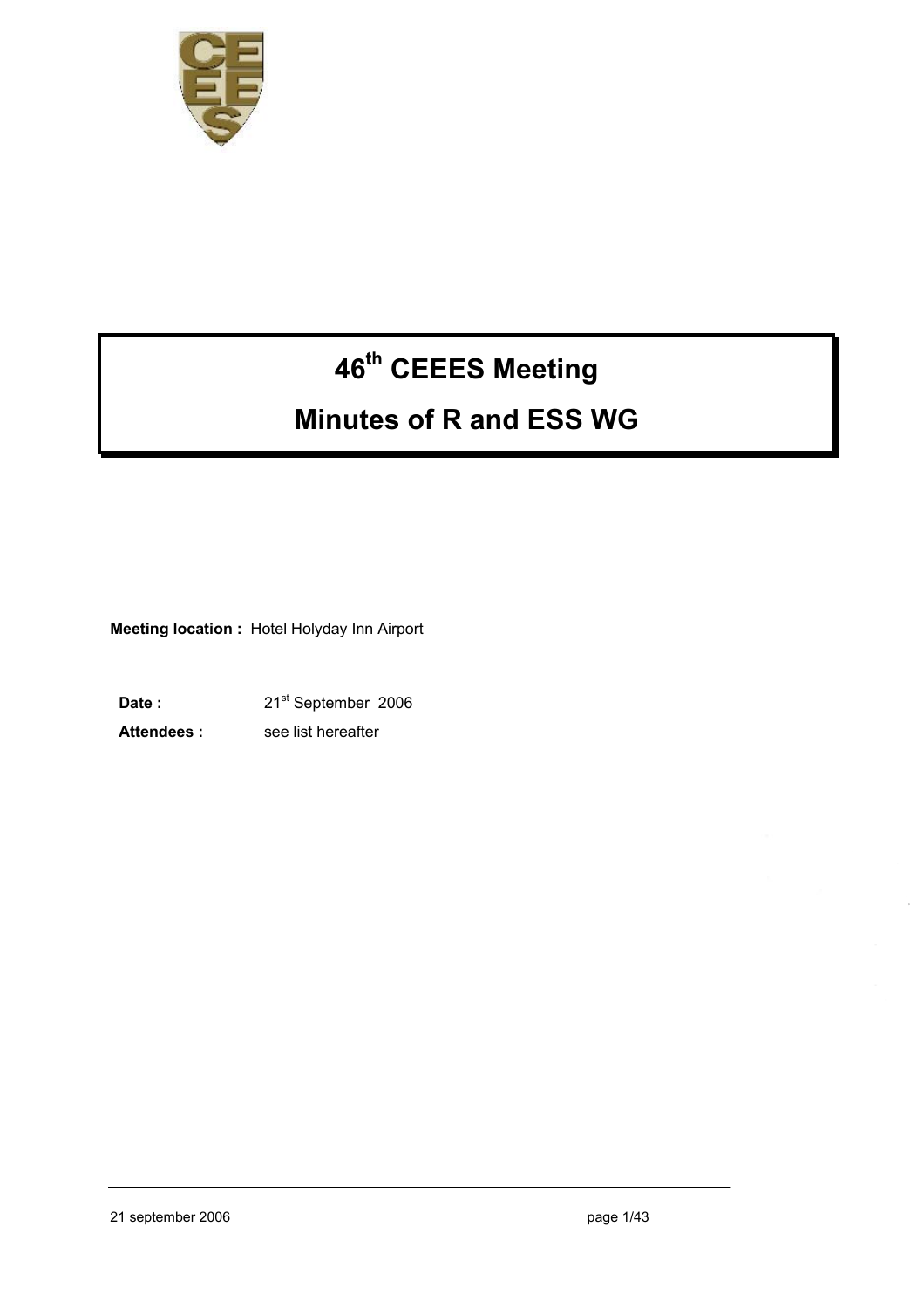

| <b>Name</b>        | 1 <sup>st</sup><br>name | <b>Company/Society</b>                          | phone                  | fax                | email                                                          |
|--------------------|-------------------------|-------------------------------------------------|------------------------|--------------------|----------------------------------------------------------------|
| <b>AXEBSSON</b>    | Bengt                   | AXEB AB                                         |                        |                    | ba@axeb.se                                                     |
| <b>GRZESKOWIAK</b> | Henri                   | <b>MBDA F/ASTE</b>                              | +33 1 34 88 35 23      | +33 1 34 88 34 75  | henri.grzeskowiak@mbda.fr office<br>henri@grzeskowiak.net home |
| <b>HOLY</b>        | Michel                  | retired/SSEE                                    | +41 1 865 46 68        |                    | michel.holyl@bluewin.ch                                        |
| <b>MITTERMAYR</b>  | Roland                  | <b>OGUS</b>                                     | +43 1 798 16 01<br>540 | +43 1798 16 01 700 | gf.oegus@ofi.co.at                                             |
| <b>PALMEN</b>      | Helge                   | VTT Industrial Systems /SEEF                    | +358 9 456 56 31       | +358 9 456 7042    | Helge.Palmen@vtt.fi                                            |
| <b>PETTERSON</b>   | Chris                   | <b>ACS</b>                                      | + 39 075 895 375       | +39 0758955        | Chamber.queen@qmail.com                                        |
| <b>PEREGO</b>      | Marco                   | Angelantoni Industrie SPA                       | +39 075 8955 213       | +39 075 8955 200   | Marco.perego@angelantoni.it                                    |
| <b>RUDING</b>      | Gunnar                  | Ass. of Swedish Engineering<br>Industries /SEES | 46 8 653 0418          | 46 8 653 0419      | Gunnar.ruding@serment.pp.se                                    |
| WEETCH             | Colin                   | e2v Technologies/SEE                            | + 44 1245 453654       |                    | colin.weetch@e2v.com                                           |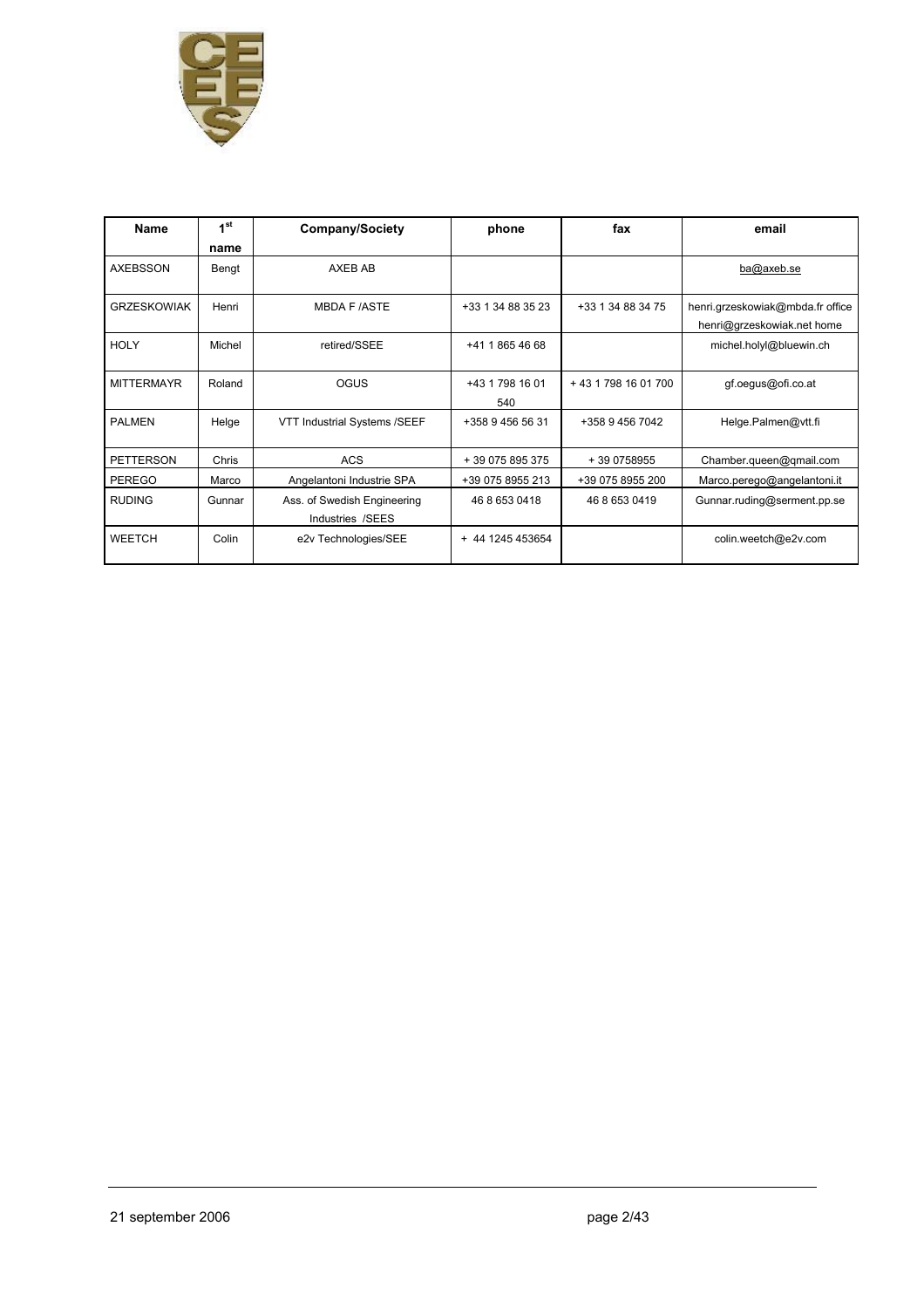

#### **1 - ADOPTION OF THE 44rd CONGRESS R&ESS MEETING MINUTES**

The minutes are adopted.

#### **2 - Apologies FOR ABSENCES**

No.

#### **3 - INTRODUCTION OF NEW MEMBERS**

Roland Mittermayr is working with …

Chris Petterson is working with ACS where she is …. As a matter of introduction, she insists on the importance of testing in the product maturation process.

#### **5- ESS ACTIVITY**

It was agreed that there is a need for a basic terminology of terms relative to the tests , environmental engineering and reliability such as MTBF, MTTR, reliability test, accelerated test …. It was proposed that all the members send a list of these terms , with the known definitions and corresponding source, to Marco , that will arrange a digest of all these inputs for next meeting. Michel has proposed a list ( see in attachment 1). This list has been examined during the meeting. Durability : HG will provide next time the definition (adopt the definition of the IEC56) ; as it is related to the cost, is it affiliated to the life cycle cost ? Refer to the documents elaborated by Technical Committee 56 within IEC ( different from IEC 56 standard , that has been released by HG ) . Michel Holy wonders if there is a Mathematical relation between Reliability and Maintnability ? Helge will examine the compatibility between the proposed terminology and IEC one. HG will provide return from reliability and statistician collegues on mathematical description. Michel Holy will provide quick definitions of abbreviations. He is requesting to verify that the structure of the terms is complying with the content of the definition of the related terms.

Marco Perego will furnish an updated version of the basic terminology for next meeting. To be sent before the meeting.

#### **6- R ACTIVITY**

#### **6.1 Life cycles environmental profile**

It has been also decided in London to work of the product life cycles . Extract from London meeting report : "

- *The expected life profile of a product in different sectors of activity \*, which is an important issue to consider in product sustainability growth*
	- o *Output : life cycle environmental profile characterisation : climatic related parameters such as number of cycles, temperature range , rate of change , humidity, pressure if relevant, chemical contaminents , etc.) or mechanical related parameters such as PSD for vibration, SRS or time histories for shock, etc.*
- *Operational use :*
	- o *Dormant periods ( storage)*
	- o *Functional activation( ON/OF, junction temperature elevation, electrolytic phenomenon,etc.)*
- *Identify the expected processes or modes of failure*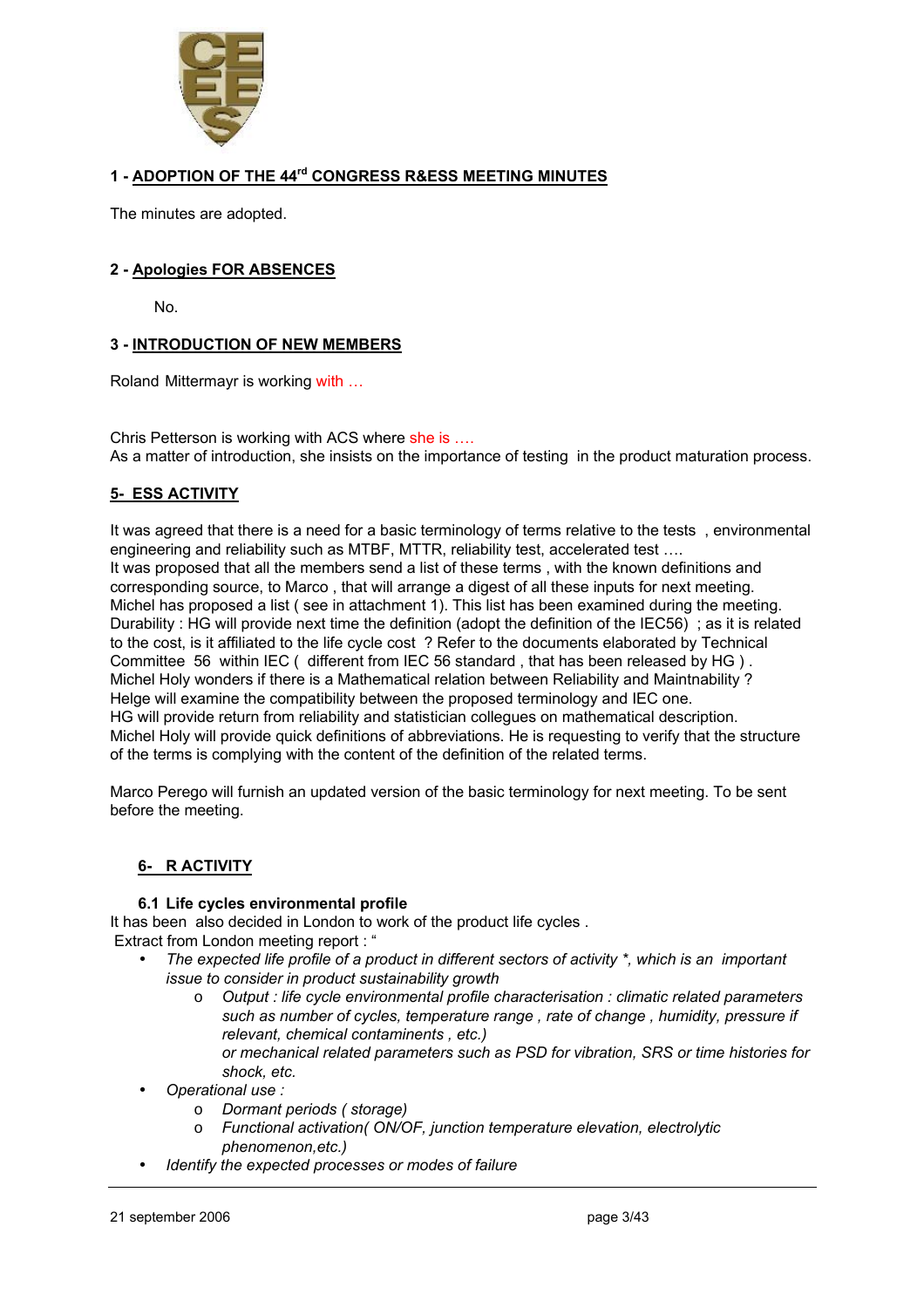

• *Assess the life duration of different type of technologies*

*\*The sectors of acitivity covered by the current members are : mobile phones, telecommunication, automation/robotics, nuclear power plant, control of climatic chambers, electronics in automotive industry, missiles*."

Henri is proposing as a beginning to consider the following documents in which there are elements on life cycle profile description:

- French CIN EG 1 " Taking into account the Environment through a product development ( see an English version as attached document)
- An example of life cycle description ( see a french version as attached document )
- Hank Caruso fundamental paper on LCEP , presented at IEST ( distributed during the current meeting) .
- Henri has evocated the Strength / Stress approach ; the general appendix of GAM EG 13 is describing this approach in one appendix ( see annex 14 of General Appendix of GAM EG 13 in French , attached to the meeting report , in French)

Henri has also introduced a document dedicated to program management structuration : *EN 9200* . The work will be continued on the example of life cycle description on the mobile equipment dedicated to pollution measurement.

#### **6.2 Different types of tests**

#### **6.2.1 List of withhold tests**

| Type of test                                  | In charge of    |                            |
|-----------------------------------------------|-----------------|----------------------------|
| feasability, design aid                       | Colin           | Done: see att.2            |
| Development test                              | Michel          | Done : see att 5           |
| Reliability growth test (RGT)                 | Colin           |                            |
| Higly accelerated tests                       | Henri           | Done: see att.3            |
| <b>Accelerated tests</b>                      | Helge           | Under progress : see att 4 |
| Qualification                                 | Michel          |                            |
| Reliability demonstration                     | Colin           |                            |
| <b>ESS including HASS</b>                     | Henri           | Under progress see att 7   |
| Acceptance test                               | Bengt *         |                            |
| Production reliability acceptance test (PRAT) | To be determine |                            |
| Pre production (zero production)              | Gunnar          |                            |
| Life duration                                 | Colin           |                            |
| Verification (validation)                     | Bengt *         |                            |

\* to be confirmed

#### 6.2.2 **Template to apply to each of these tests**

|                | Test objective (purpose, definition)                                                  |
|----------------|---------------------------------------------------------------------------------------|
| $\overline{2}$ | What is driving you for performing the test?                                          |
| 3              | Level of assembly of the product submitted to test                                    |
| $\overline{4}$ | Number of items submitted to test                                                     |
| 5              | Type of product relevant to be submitted to the test (mass volume low price product ) |
| $6\phantom{a}$ | Test duration (days, weeks, months)                                                   |
|                | Separate or combined environments                                                     |
| 8              | Product strength and environment stress variabilities are or aren't considered        |
|                | in the process of deriving the test severity)                                         |
| 9              | Does the test bring knowledge on reliability parameters?                              |
|                |                                                                                       |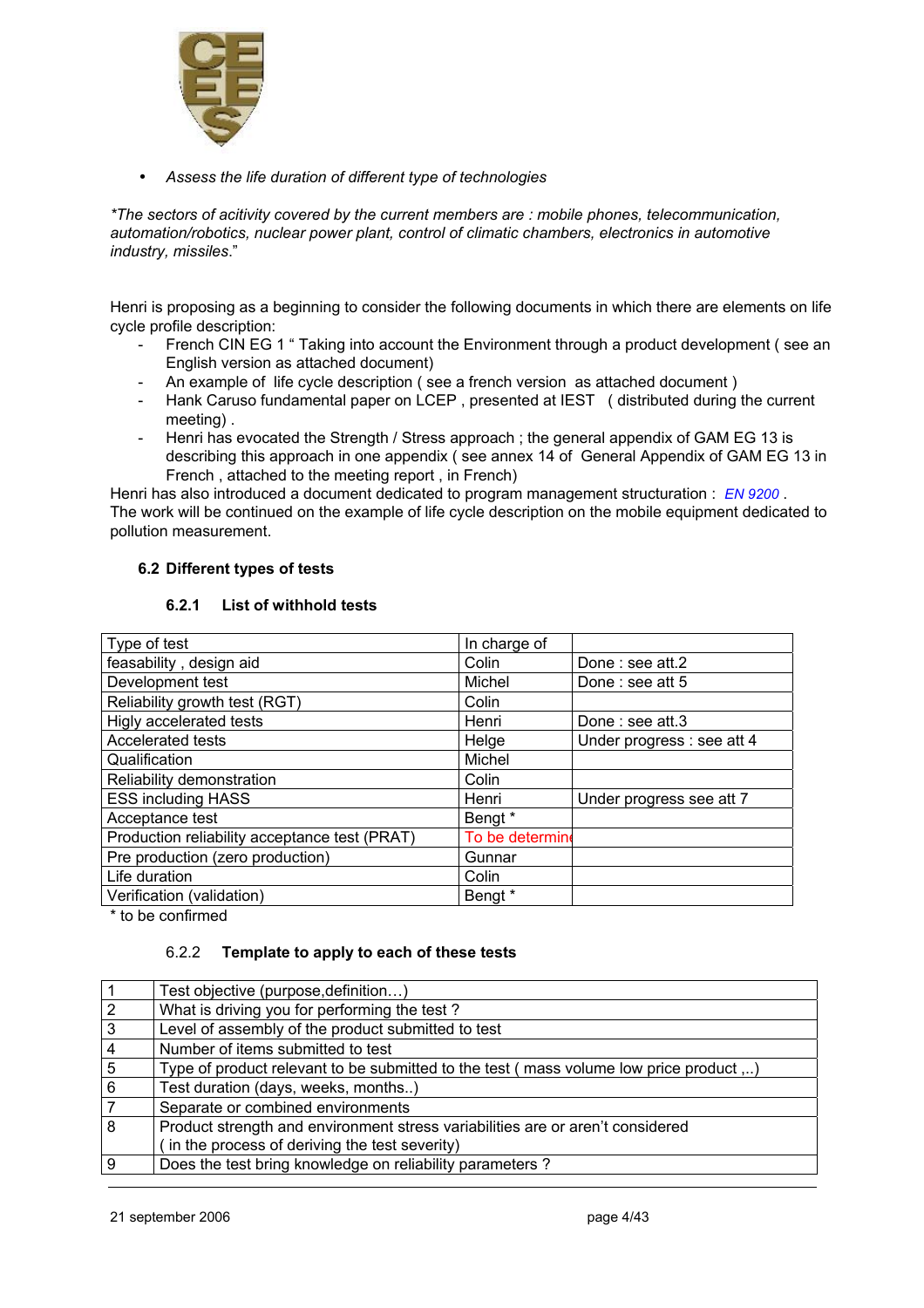

| 10 | Does the test consume totally or partially the life potential ot the equipment submitted to test? |
|----|---------------------------------------------------------------------------------------------------|
| 11 | main norms, standards, technical references relative to this type of tests                        |

#### **6.2.3 Accelerated tests by Helge Palmen ( see attachment 4)**

Accelerated stress (Objective : identify product weaknesses by stimulation ) and accelerated life testing (simulation of the field stresses) : the discussion arose again in order to clarify the differences between the 2 types of tests.

| Test                                       | Purpose and Approach                                                                                                                                                                                                                          | Comment                                                                                                                                                                                                |
|--------------------------------------------|-----------------------------------------------------------------------------------------------------------------------------------------------------------------------------------------------------------------------------------------------|--------------------------------------------------------------------------------------------------------------------------------------------------------------------------------------------------------|
| Accelerated Life Testing (ALT)             | Uses a model relating the reliability (or<br>life) measured under high stress<br>conditions to that which is expected under<br>normal operation to determine length of<br>life                                                                | Requires:<br>an understanding of the anticipated<br>failure mechanism(s)<br>a knowledge of the magnitude of the<br>acceleration of this failure mechanism.<br>as a function of the accelerating stress |
| <b>Accelerated Stress Testing</b><br>(AST) | Uses accelerated environmental stresses<br>to precipitate latent defects or design<br>weaknesses into actual failures to identify<br>design, part or manufacturing process<br>problems which could cause subsequent<br>failures in the field. | Requires a thorough understanding, or at least<br>a workable knowledge, of the basic failure<br>mechanisms. Estimation of item life may, or<br>may not, be a concern.                                  |

Table 1: The Two Main Categories of Accelerated Testing

### A publication of the DoD Reliability Analysis Center

The proposal of Helge is very close the above one presented within the START document established by the RAC , organisation depending upon US DOD Air force Command.

The WG is not willing to adopt AST as part of the family of accelerated testing tests ; ALT is the normally widely accepted accelerated testing approach ; AST is oriented precipitation latent defects ( purpose of ESS ) or design weaknesses (purpose of highly accelerated tests) : even still based on a ' workable" knowledge of the failure mechanism as RAC proposes , AST has to do either with ESS ( not a test), or with higly accelerated tests ( not basically requesting knowledge of the physicall madel of failure) , and not with accelerated testing. Otherwise, it would be confusing .

The lecture of the article of ISTIA sent to WG members has clarified the 3 types of accelerated tests : -type 1 : those based on acceleration by reducing the number of experiments , based on design of experiments

- type 2 : the acceleration based on statistical models ,

- type 3 : the acceleration by usage of physical models of failure.

Only the type 3 is so far considered. : see attachment 4

#### **6.2.4 Development tests by Michel Holy : see attachment 5**

#### **6.3 CEN WG10/EG8**

Next meeting :

the § " review and comparison of environmental management standards" page 39 and following will be discussed recommendation for a future work : page 29 ( to confirm) first part of DEF STAN 0035 and CIN EG 1 ( in English) will be discussed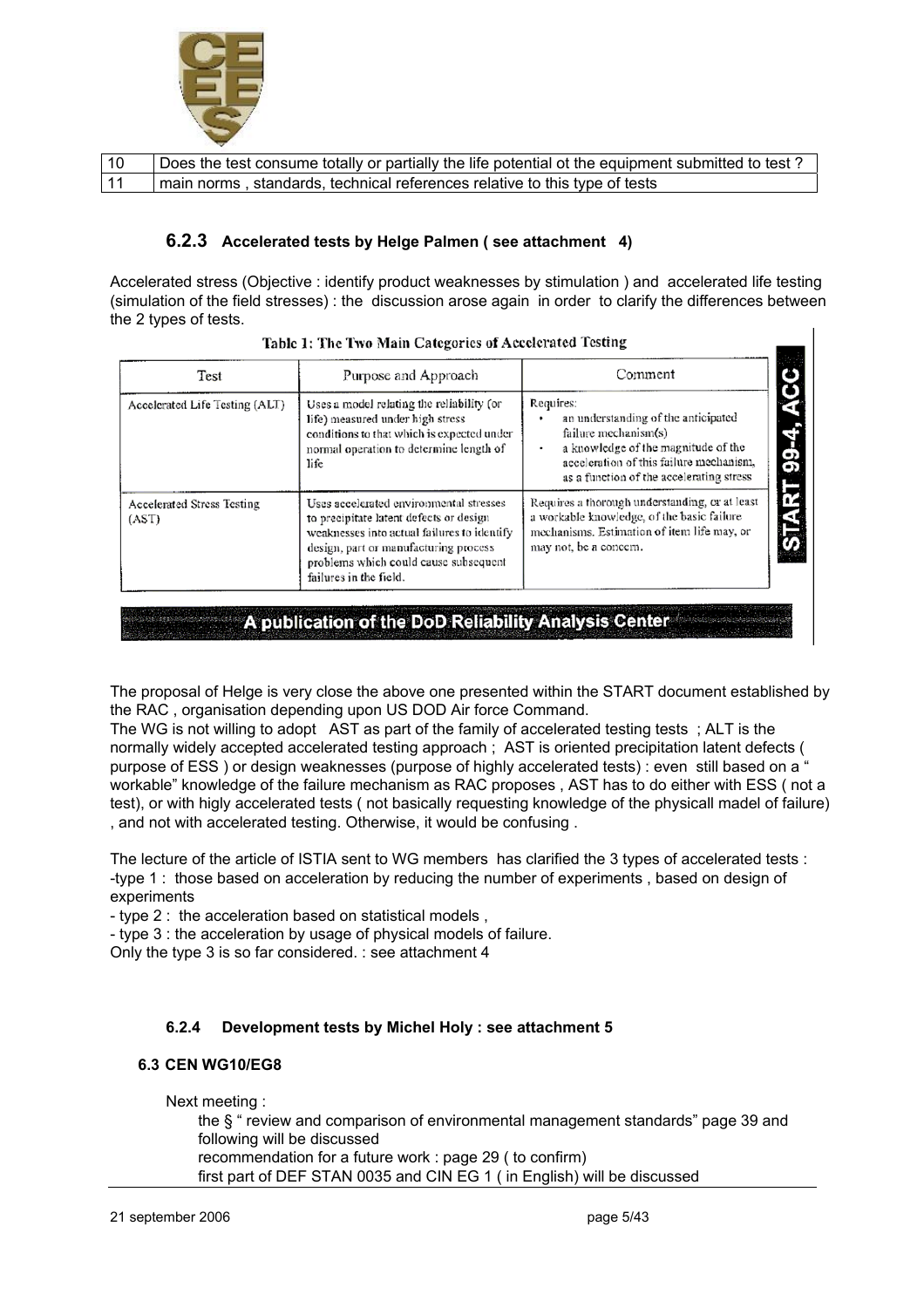

#### **7- TOUR OF TABLE**

- **Colin**
- o New chairman for SEE : Neale Baske
- $\circ$  After a period of declining , SEE is now increasing membership : 12 new members recently ( for a total of 270 corporate members)
- o Courses of Cranfield :
	- (1) Reliability course is renewed.
	- (2) 20 to30 students per course as an average
	- (3) 4 courses ( one session per year) :shock, vibration,climatics and reliability
	- (4) Annual General Meeting scheduled net march
	- (5) Professional exchanges on following themes : laser, packaging and standards to be held on website in march 2007
- Roland :
	- o 20 members within OGUS , and 30 expected end of year
	- o starting working groups : surface treatment ; polymer ; life estimation duration ( meeting nov  $29<sup>th</sup> 2006$ )
- Helge :
- o A handbook on packaging and mechanical structure in English is announced
- o New plans of European projects ( one involving EDF in France)
- o A seminar held on Desgn for reliability approach : CD ROM available
- Bengt:
- o SEES (Swedish society ) : Membership of 40 companies
- o New membership fee to get more companies
- o 2 regular meetings (seminars) per year : last one on ROHS , Risk of Hazardous Substances : How ABB is taking care
- o Working Group not very active
- o Training courses : 2 to 3 sessions of 2 days each per year , 40 persons as a whole. Since 12 years 370 persons have been trained.
- o 3 projects launched within Eureka project : 50 k€ per year
- Michel:
	- o Workshop on " How to specify a new product"
	- o Next week will be held a symposium on HALT HASS ( 24 attendees expected)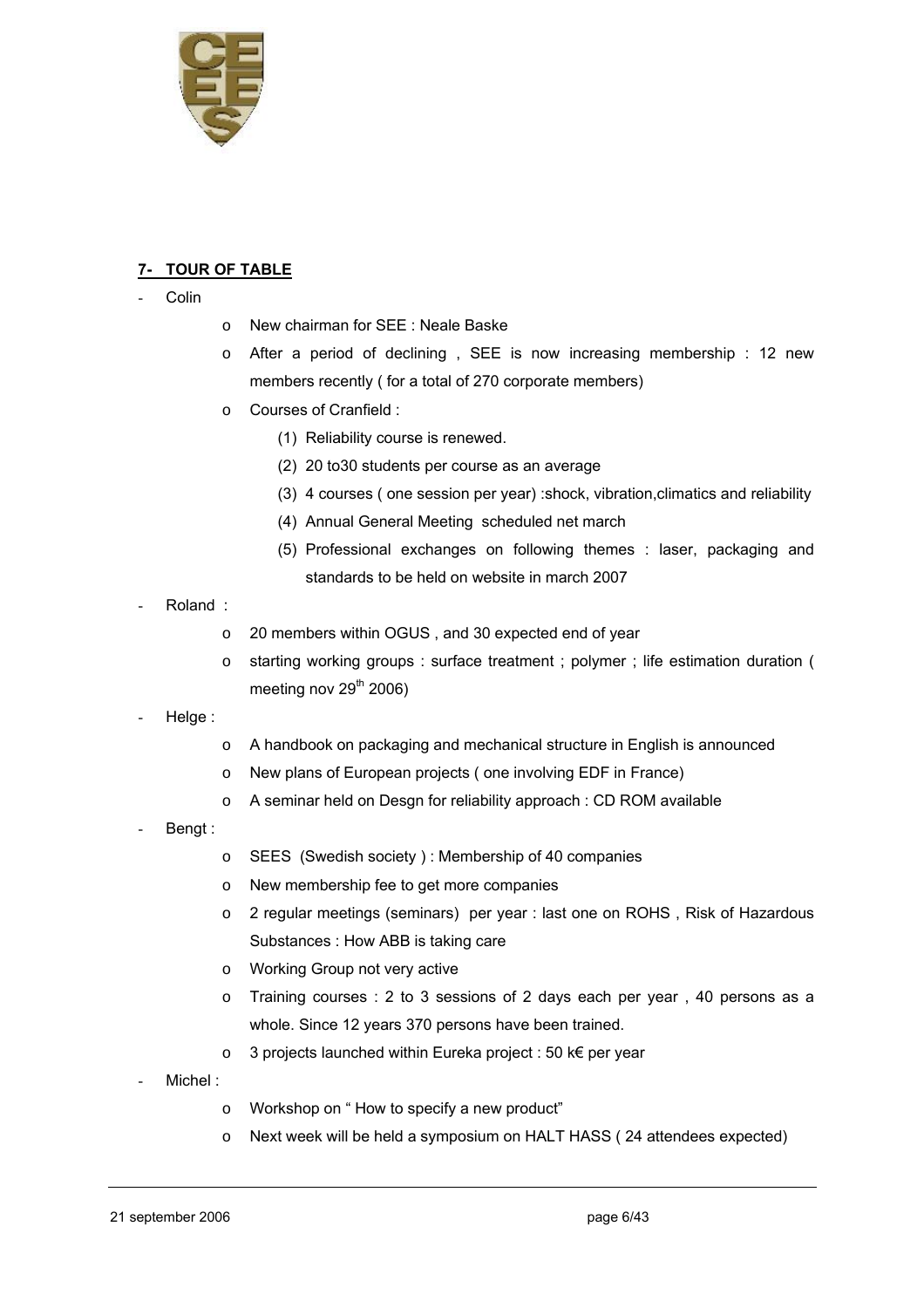

- Marco :
	- o AITPA lives bad time
	- o Cooperation with the university on ROHS

List of virtual members Current members + following list.

| <b>TOOLA</b>    | Arja     | <b>NOKIA</b>                     | +358 40 7685072 |                | arja.toola@nokia.fi      |
|-----------------|----------|----------------------------------|-----------------|----------------|--------------------------|
| <b>BODIN</b>    | Hakan    | LabTest                          |                 |                | hb@labtest.se?           |
| <b>STREUBEL</b> | Reinhard | <b>BGT</b>                       | 49 7551896276   | 49 7551 892163 | reinhard.streubel@bqt.de |
| <b>TURTOLA</b>  | Antti    | <b>KOTEL</b>                     | 358994565639    |                | antti.turtola@vtt.fi     |
| VAN DORP        | Aad      | National Aerospace<br>Laboratory | +31-527-248457  | +31-527-248210 | dorpav@nlr.nl            |
| <b>TURTOLA</b>  | Antti    | <b>KOTEL</b>                     | 358994565639    | 35894567042    | antti.turtola@vtt.fi     |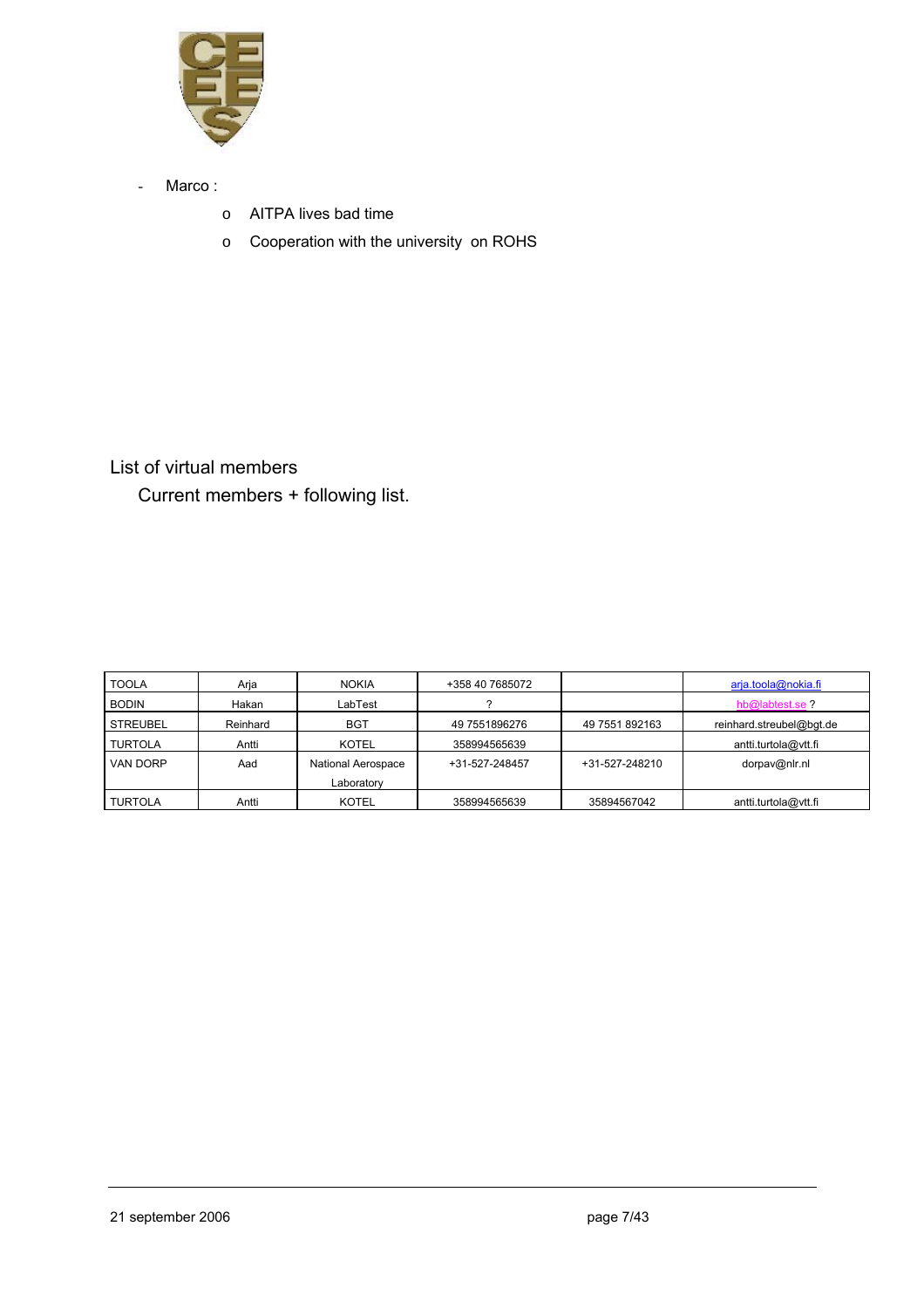



# **Definition(s) of Terms Dedicated to Availability, Reliability & Maintainability**

#### **1) Terminology-Structure**



Environment Stress has direct influences on "Reliability" and "Maintainability"

#### **2) Terms of Reliability and their abbreviations**

- Reliability Function **R(t)**
- $\overline{ }$  Failure Rate  $\lambda_{(t)}$
- Mean Time Between Failures **MTBF**
- Mean Time To Failures **MTTF**
- Mean Time To Mission Failures MTTF<sub>M</sub>
- Lifetime **TL**
- Life Cycle **LC**
- Mission Profile **MP**
- Life Environmental Cycle Profile **LCEP**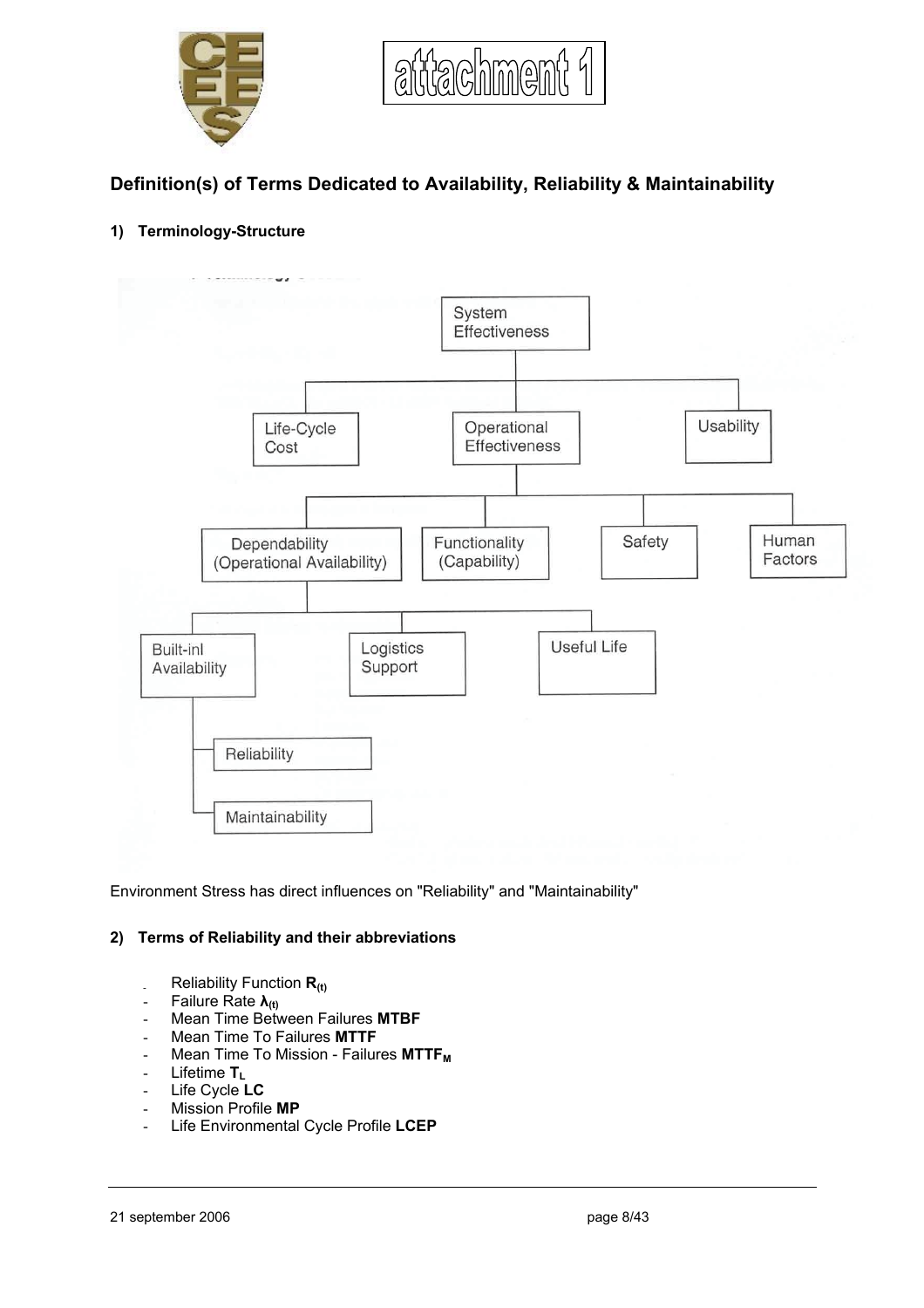

Durability: capacity of a functional unity to execute a function required in definite conditions of use and of maintenance till his(its,her) end of useful life or until what it does not agree any more for economical or technological reasons (ref: Reliability, Maintenabilité and Availability - October, 1993).

Dependability: together capacities of a product allowing it to arrange functional specified performances, at the deliberate moment, during duration foreseen, without damage for itself and for its environment (ref: BNAE RG Aéro 00040).

#### **2.1) Relations between the terms of Reliability**

$$
MTTF = \int_{0}^{\infty} R_{(t)} \cdot dt \qquad \text{(for Life time = } \infty\text{)}
$$

for a finite Lifetime the upper limit of the integral is  $T_L$ 

#### $\lambda_{(t)} = d R_{(t)} / R_{(t)} \cdot dt$

This equation shows that the reliability function  $\mathbf{R}_{(t)}$  is completely defined by the failurerate  $\lambda_{(t)}$ . With  $R_{(0)} = 1$ , the reliability function reads as follows:

$$
= \int_{0}^{t} \lambda_{(x)} dx
$$

$$
R_{(t)} = e^{-\theta}
$$

**For**  $\lambda_{(t)} = \lambda$  **= constant it follows:** 

$$
R_{(t)} = e^{-\lambda t} \text{ and in this case is MTTF} = \int_{0}^{\infty} e^{-\lambda(t)} dt = 1/\lambda
$$

#### 2.2) **Terms related to Reliability**

Reliability - Analysis

- Blockdiagramm
- **Requirements**
- Verification
- Program
- Improvement
- Assurance of
- **Evaluation**
- Of mechanical Items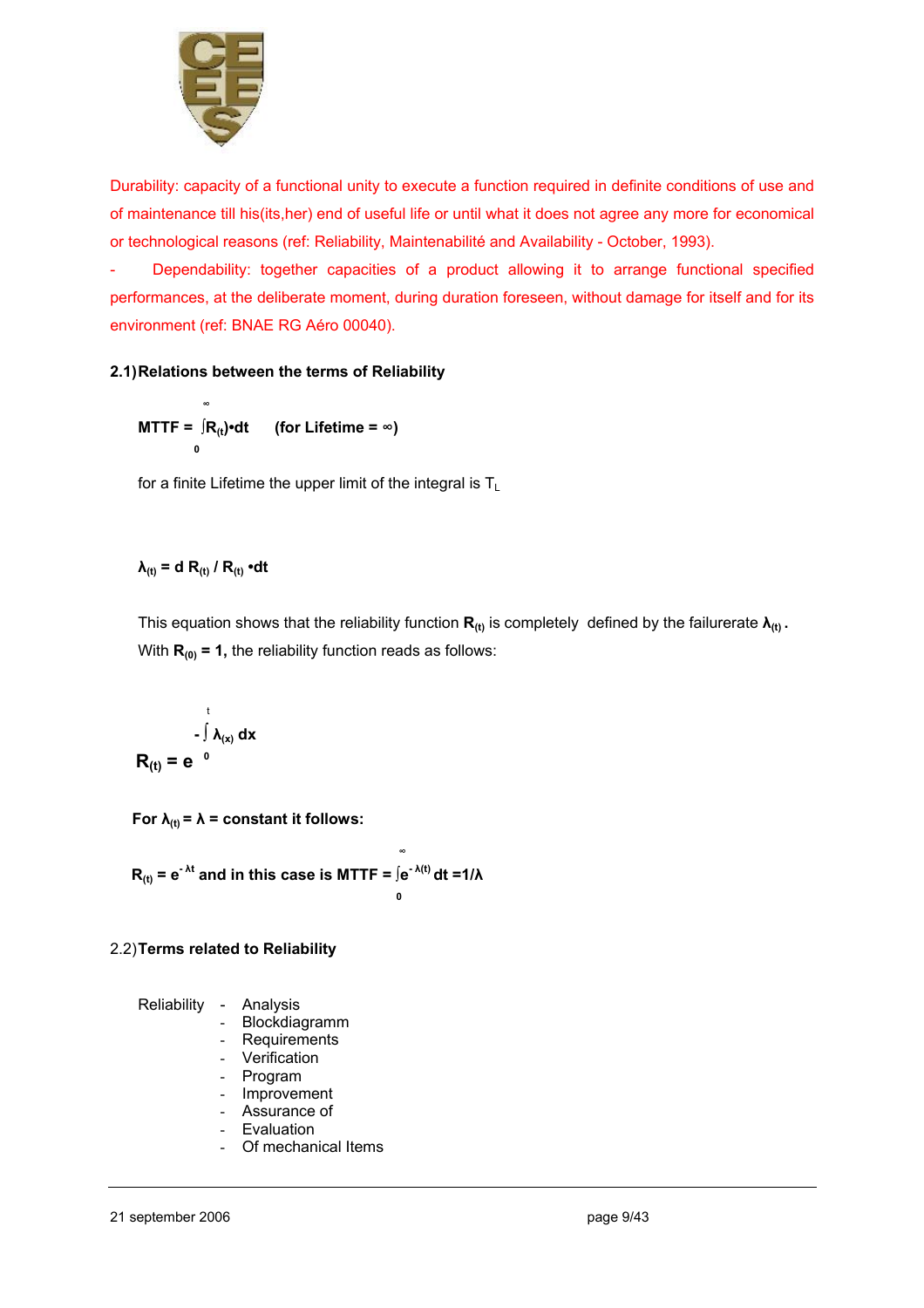

#### Failure - Failure Analysis

FMEA (Failure Mode And Effects Analysis)

- FMECA (Failure Mode, Effects and Criticality Analysis)
- Failure Cause
- **Failure Mode**
- Failure Symptom
- Failure Criticality
- Failure Effect
- Failure Detection
- Failure Localisation
- 8D process

Fault - Specification-fault

- Engineering-fault
- Manufacturing-fault
- Using-fault

Reliability Improvement during

Engineering - R-Verification

- R-Analysis
- R-Test
	- HASS (Highly Accelerated Stress Screening)
- HALT (Highly Accelerated Life Testing)
- R-Demonstration

Manufacturing - ESS

- Qualifications-Tests

Product Use - Reliability Growth

#### **3) Terms of Maintainability and their abbreviations**

Is there any mathematical presentation of the following terms ?

- Maintenance
- Preventive Maintenance
- Mean Time To Preventive Maintenance **MTTPM** : no mathematical presentation *(i.e. : valeur moyenne observée)*
- Time Between Preventive Maintenance **TBPM** : no mathematical presentation *(i.e. : valeur moyenne observée)*
- Maintenability : Capacity of a product to be put back(handed) in a state of given functioning, in a specified limit of time (t), when the work is made according to prescribed procedures and given conditions. This capacity can be translated in the term of probability M (t).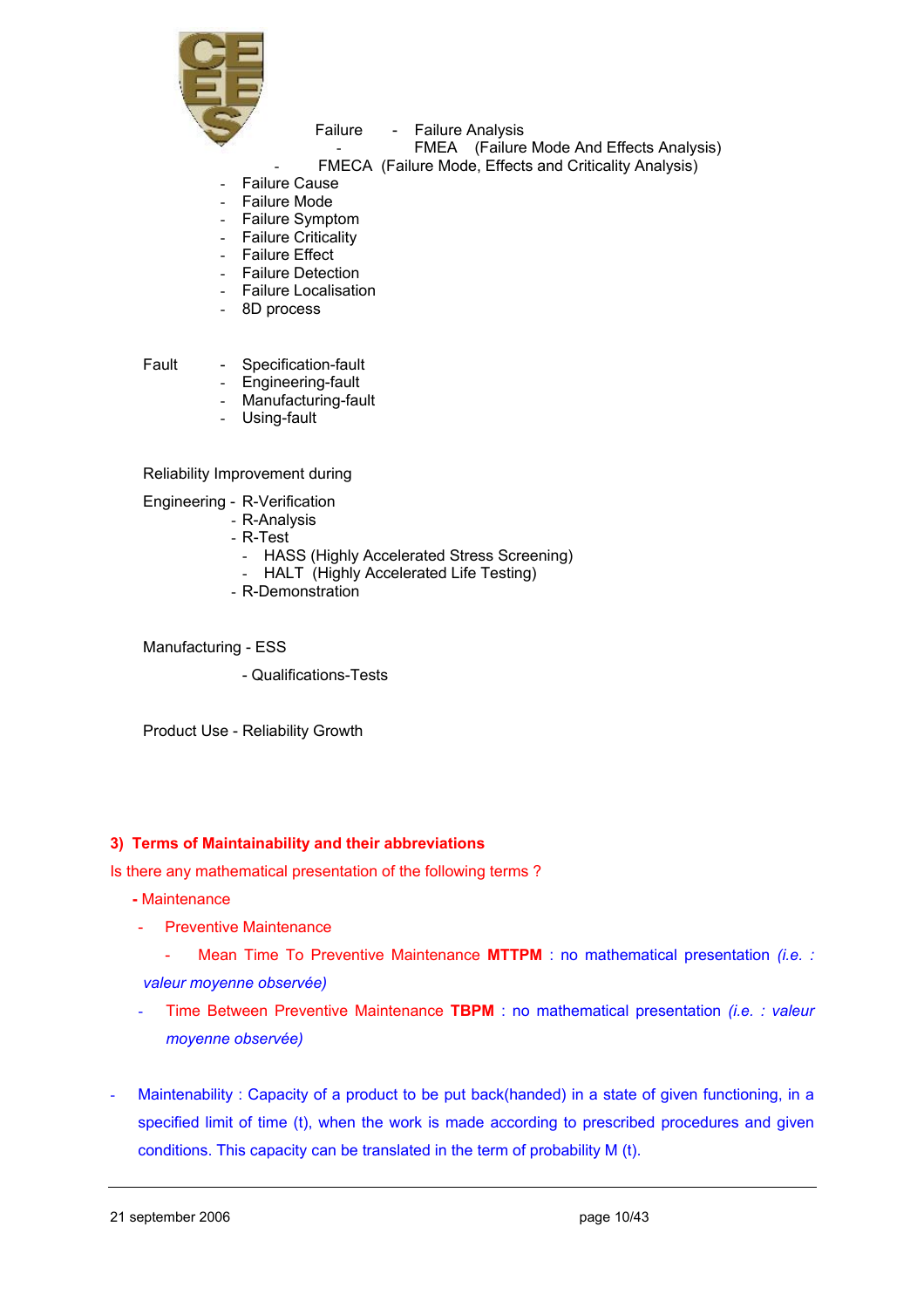

- Corrective Maintenance
	- Mean Time To Repair : **MTTR**
- Repair Rate  $\mu(t)$  : Conditional probability that the repairation of a failing product is realized on an unit of time given from moment t, knowing that it was still not it to t.

#### **3.1) Relations between the terms of Maintainability**

to be defined

- $-\mu_{(t)} = d M_{(t)}/M_{(t)} dt$  (M(t) = maintenability)
- MTTR = =  $[M_{(t)}]dt$

#### **3.2) Terms related to Maintainability**

- Maintainability Analysis
	- Requirements
		- **Verification**
	- **Program**
	- **Improvement**
	- Assurance of **Evaluation**
- **4) Definitions for Systems and/or Hardware**

#### **Functionality**

[2] The capability of a product to provide the required function when it is used under specified conditions.

#### **Operational Availability; Point Availability**

[1] Probability that a product will perform its required function under given conditions at a stated instant of time.

#### **Safety**

[1] Ability of a product to cause neither injury to persons, nor significant material damage or other unacceptable consequences

Remark:

Safety is subdivided into accident prevention (the product is safe working while it is operating correctly) and technical safety ( the product has to remain safe even if a failure occurs)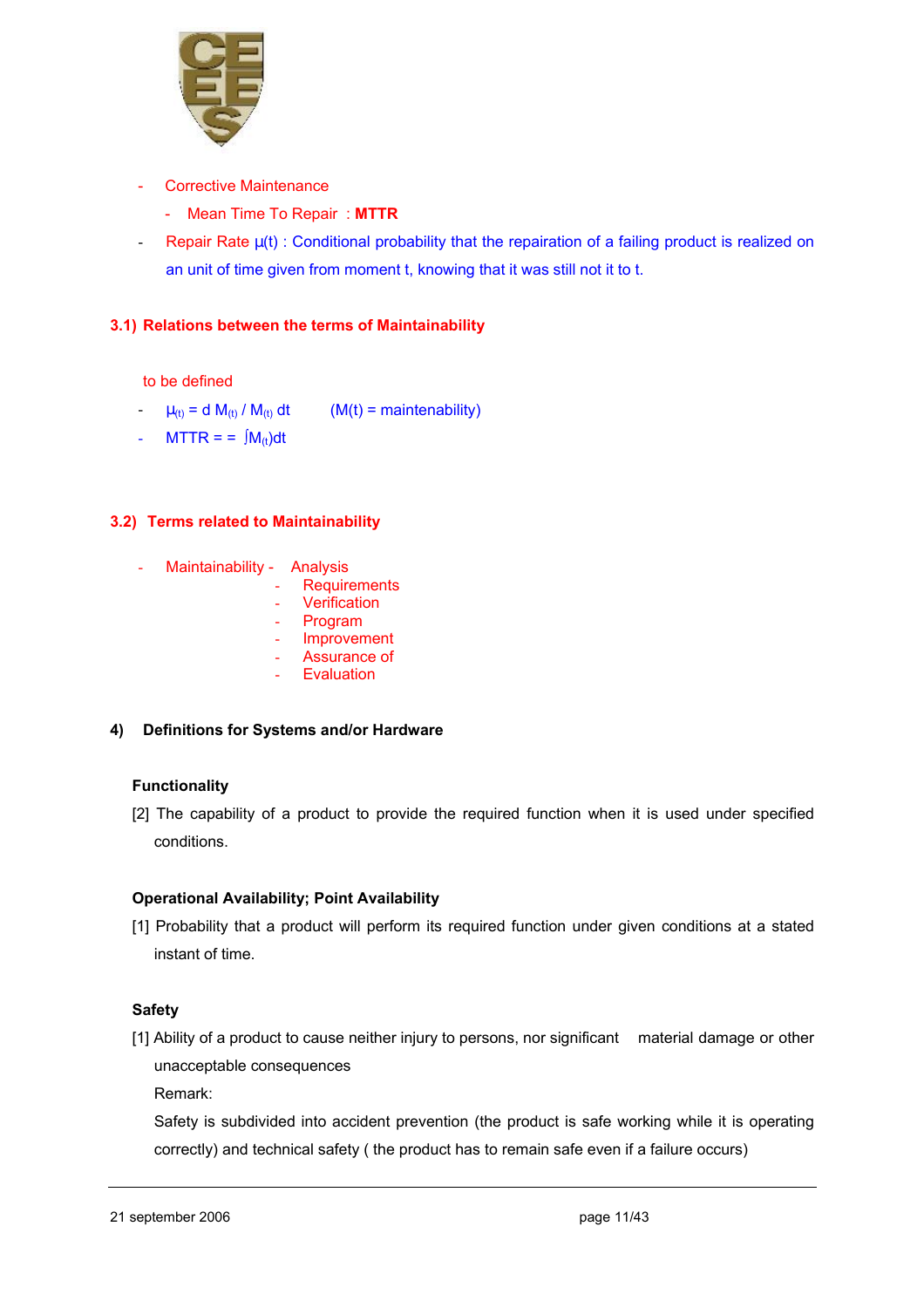

[3] State in which the risk of harm (to persons) or damage is limited to an acceptable level

Note 1: Safety is one of the aspects of Quality

Note 2: The above definition is valid for the purposes of quality standards, the term "safety" is defined differently in ISO/IEC Guide 2

#### **Usability**

[2] The capability of a product to be understood, learned, used and efficient for the user, when used under specified conditions.

#### **Operational Effectiveness**

#### **Logistical Support**

[1] All activities undertaken to provide effective and economical use of an product during ist operating phase.

#### **Maintainability**

[1] Probability that preventive maintenance or repair of an item will be performed within a stated time interval for given procedures and resources.

Remark:

- A qualitative definition is:
- Ability of a product to be retained in or restored to the ability to perform its required function in a given time interval under stated procedures and resources.
- Maintainability is subdivided in serviceability (preventive maintenance) and reparability (corrective maintenance or repair)

#### **Useful Life**

[1] Total operating time of a product, ending for a nonrepairable product when the failure probability becomes too high or the product functionality is obsolete, and for a repairable product when the intensity of failures becomes unacceptable or when after a failure the product is considered to be no longer repairable.

Remark:

The term "Life Time" is only used for nonrepairable products. It is the time span between initial operation and failure of a nonrepairable item.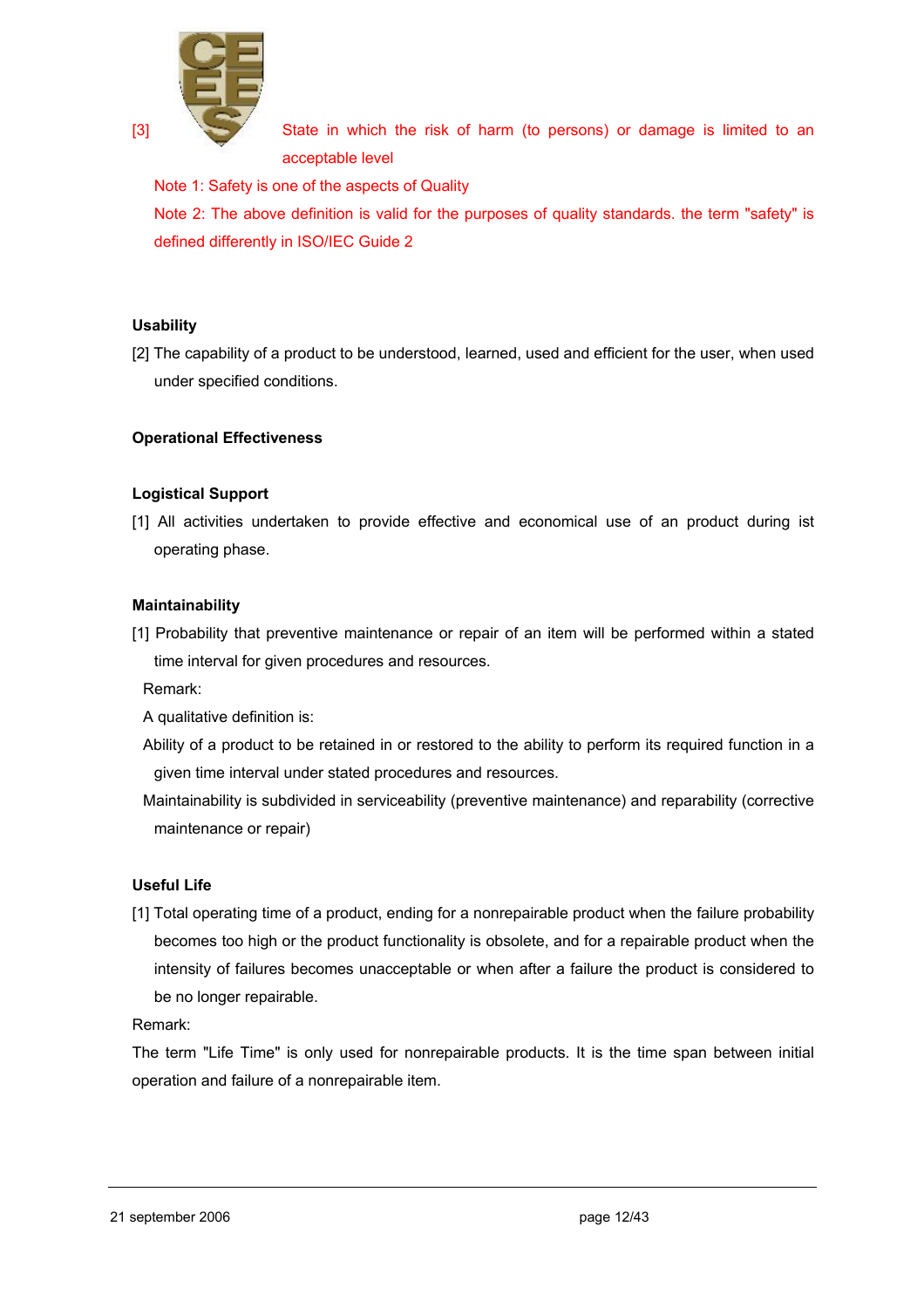

#### **Reliability**

[1] Probability that a product will perform is required function under given conditions for a stated time interval.

#### Remark:

This does not mean that redundant parts may not fail. Such parts can fail and be repaired.

#### **Defect** (only used for software**)**

[1] Nonfulfillment of an intended usage requirement or reasonable expectation, essentially present at  $t=0$ 

Remark:

 From a technical point of view, a defect is similar to a nonconformity, however not necessarily from a legal point of view. Defects do not need to influence the item's functionality. They are caused by flaws (errors, mistakes) during design, production, or installation. Unlike failures, which always appear in time (generally randomly distributed), defects are present at t=0. However, some defects can only be detected when the item is operating and are referred to as "dynamic defects". Similar to defects, with regard to the cause, are systematic failures; they are not necessarily present at t=0

[3] Nonfulfillment of an intended usage requirement or reasonable expectation, including one concerned with safety

Note: The expectation must be reasonable under the existing circumstances.

#### **Defect- Immunity)** (only used for software)

[2] The capability of the Software product to maintain a level of performance when used under specified conditions

Note:

Wear or ageing does not occur in software. Limitations in "reliability" are due to faults in requirements, design, and implementation. "Failures" due to these faults depend on the way the software product is used and the program options selected rather than on elapsed time.

#### **Supportability, Maintainability** ( for software)

[2] The capability of the software product to be modified. Modifications may include corrections, improvements or adaptation of the software to change in environment, and requirements and functional specifications.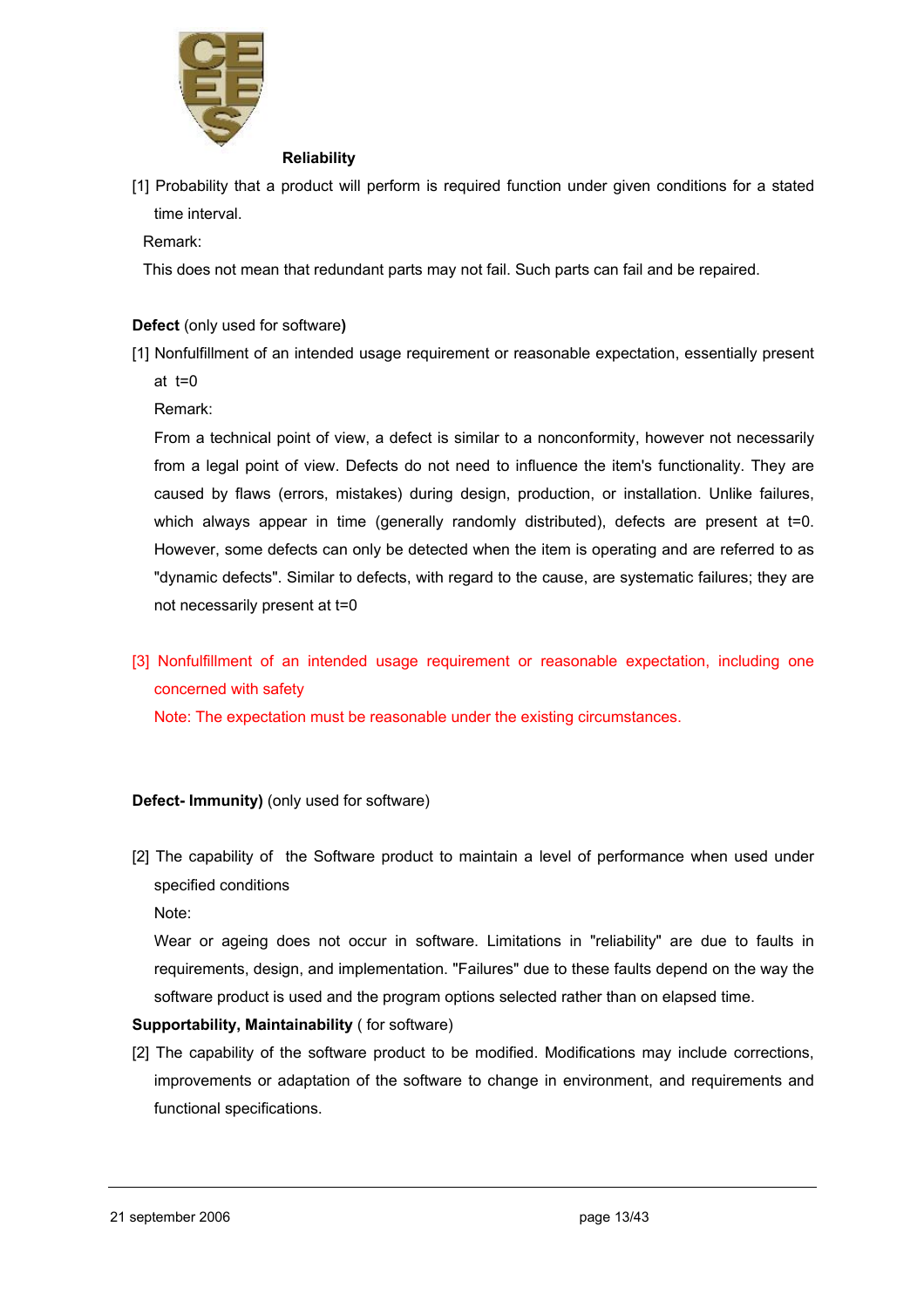

#### **Security**

[2] The capability of the Software product to protect information and data so that unauthorised person or systems cannot read or modify them and autorised persons or systems are not denied access to them.

#### **Failure**

[1] Termination of the ability of an item to perform a required function under specified conditions.

#### **Dependability**

- [1] Collective term used to describe the availability performance and its influencing factors, such as reliability performance, maintainability performance, and logistical support performance
- [3] Collective term used to describe the availability performance and its influencing factors, such as reliability performance, maintainability performance, and logistical support performance Note 1: Dependability is used only for general descriptions in non-qualitative terms Note 2: Dependability is one of the time-related aspects of quality Note 3: the definition of dependability and note 1 given above are taken from IEC 50(191), which also includes related terms and definitions.

#### Functionality ( Capability, Technical Performance)

- (1) Ability of an item to meet a service demand of stated quantitative characteristics under given conditions
- (2) The capability of a product to provide the required function when it is used under specified conditions.

#### **Referenced Documents**

- [1] A. Birolini, Quality and Reliability of Technical Systems Springer- Verlag
- [2] ISO/IEC 9126-1, Software Engineering Product Quality Part 1
- [3] EN ISO 8402 Quality management and quality assurance Vocabulary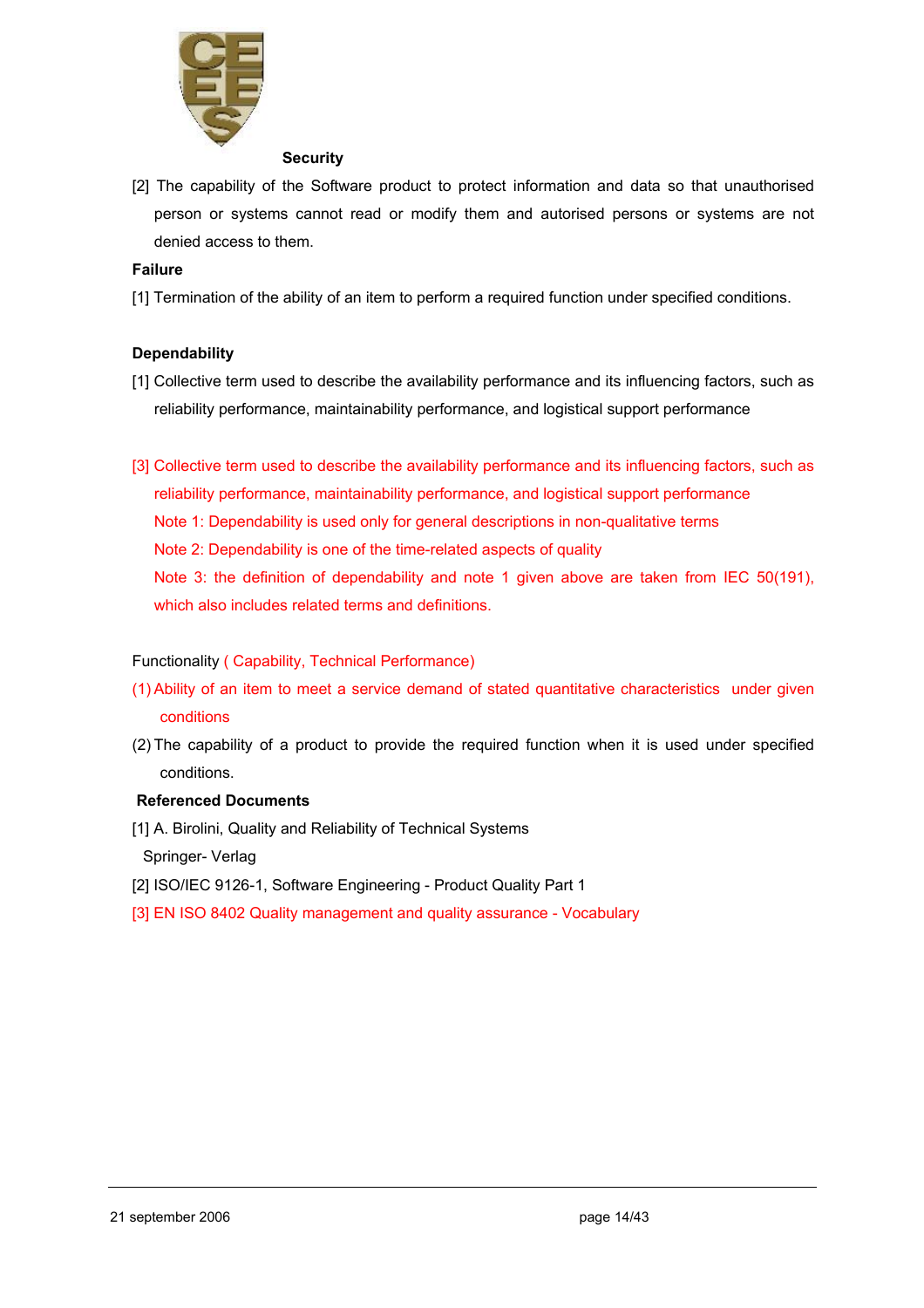

altiachment 2



# 1.0 **What is a Feasibility Study?**

A feasibility study is designed to provide an overview of the primary issues related to a technical and business idea. The purpose is to identify any "make or break" issues that would prevent the test from being successful. In other words, a feasibility study determines whether the technical issues make sense, as well as the business issues but I am concerned with technical issues here.

A thorough feasibility analysis provides a lot of information necessary for the technical plan. For example, a good market analysis is necessary in order to determine whether the project is feasibility. This information provides the basis for the market section of the business plan.

Because putting together a technical and business plan is a significant investment of time and money, you want to make sure that there are no major roadblocks facing you when the test plan is finalized and you make the investment in time and equipment. Identifying such roadblocks is the purpose of a feasibility study.

A feasibility study looks at three major areas:

- 1. Market issues (Not dealt with)
- 2. Organizational/technical issues
- 3. Financial issues (Not dealt with)

Again, this is meant to be a "first cut" look at these issues. For example, a feasibility study should not do in-depth long-term financial projections, but it should do a basic break-even analysis to see how much revenue would be necessary to meet your operating expenses.

The purpose of the business plan is to minimize the risk associated with a new business and maximizes the chances of success through research and maximizes the chances for success through research and planning.

(cf. University of California)

# **Technological Issues**

The cost and availability of technology may be of critical importance to the feasibility of a project, or it may not be an issue at all.

For example, a service organization, such as a childcare centre, will have a few equipment and other technology- related issues to address. A manufacturing

```
21 september 2006 page 15/43
```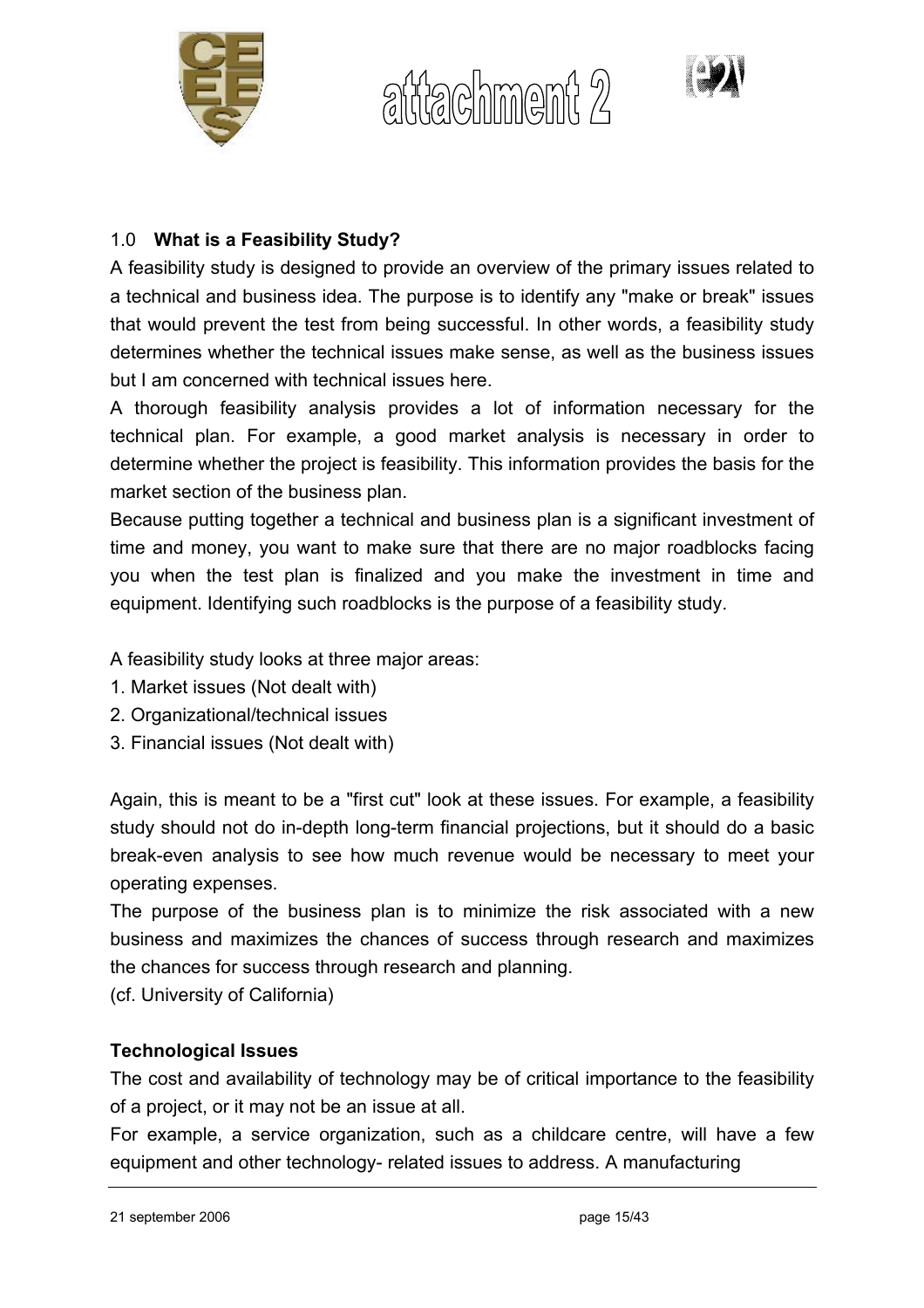

enterprise, on the other hand, may have a number of complex technology questions to analyze in order to determine whether or not the business is feasible.

Key questions to answer include:

a. What are the technology needs for the proposed business?

b. What other equipment does your proposed business need?

c. Where will you obtain this technology and equipment?

d. When can you get the necessary equipment?

How does your ability to obtain this technology and equipment affect your start-up timeline?

e. How much will the equipment and technology cost?

Keeping in mind that technology doesn't necessarily mean complex machinery; if your business simply needs a personal computer, printer, and fax machine, those are your technological needs.

However, making wise decisions on even simple purchases such as office machines may require some research. Obviously there are numerous types of personal computers on the market. You many want to check Consumer Reports for their recommendations, do some comparative shopping, and ask acquaintances about their experiences with different companies. Your cost estimates will get plugged into your financial projections.

Naturally, the more complex the technology you need, the more research that will be required to make good decisions about it. This is important and should not be looked at trivially.

## Feasible:

"an examination of a situation to decide whether a suggested method, plan or piece of work is possible or reasonable".

Feasibility: noun {U}

Whether something is feasible:

"People who consider only price, and not value, are the lawful prey of those who purvey shoddy goods" John Ruskin (1819 - 1900)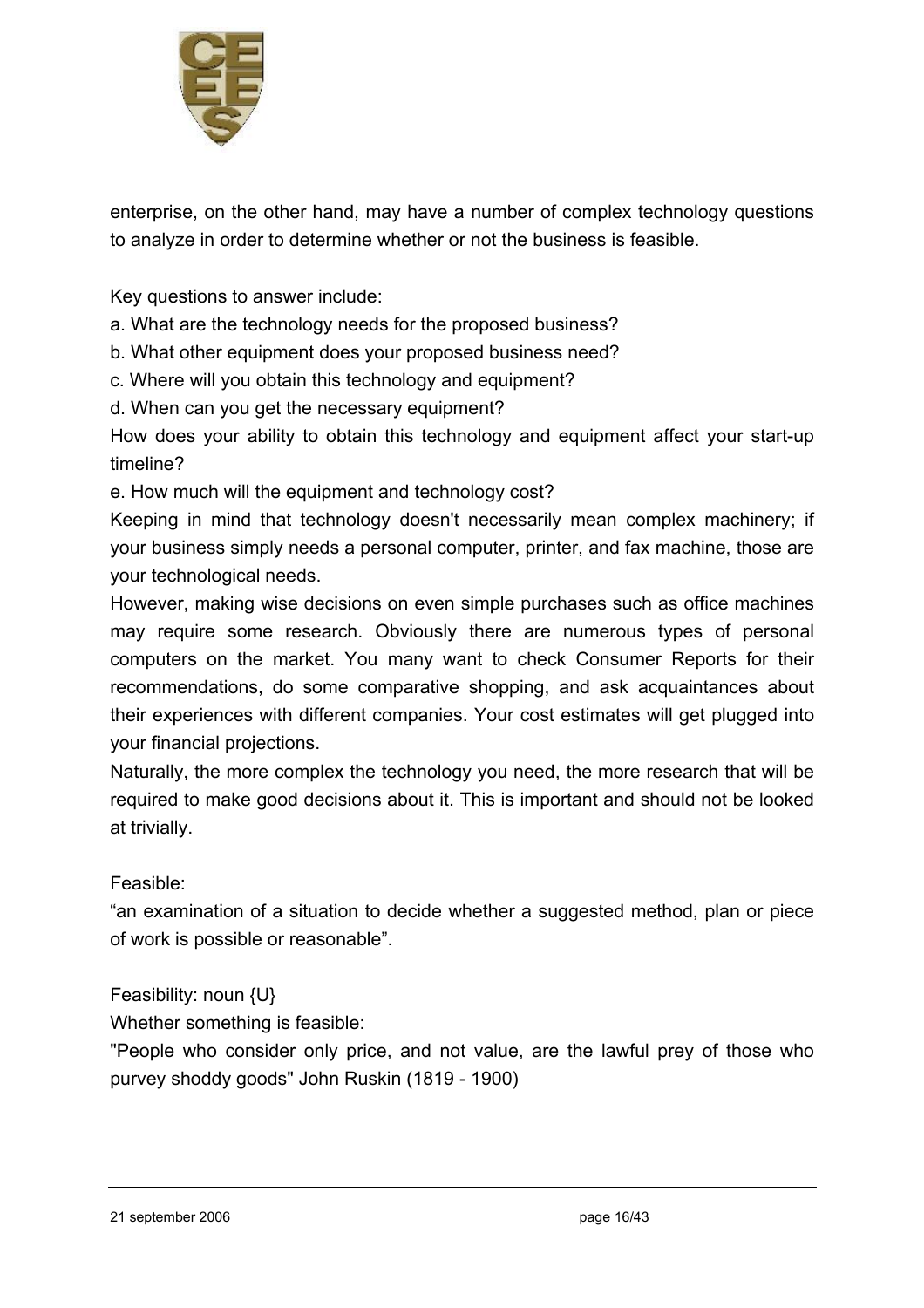

# **2.0 The Technical Issues to Look at During the Feasibility Study**

In the commercial market we have to decide what we trying to achieve with a certain test. The main thrust is always the reliability of the product being manufactured. The product life cycle begins at the component level and continues through assembly level; the life cycle includes exposure to the following environments

Assembly/process **Testing Storage Transportation Operating** Servicing ( preventive and corrective maintenance)

# **2.1.1 Assembly/Process**

During processing and assembly of electronic assemblies, temperature excursions take place, e.g. soldering including reflow, cleaning or imposed thermal cycling tests. These temperature excursions can be damaging to some parts of the assembly and consume some part of the available life. This damage should be minimized by keeping the number of excursions to a minimum and the damage needs to be considered in the overall reliability estimates.

## **2.1.2 Testing**

When devising the overall reliability test plan the frequency of applied test to the device and the fatigue that the testing induces into the product will be identified.

## **2.1.3 Storage**

Storage tests will be defined by the product specification. The storage life of the product will be identified which may range from a few months to many years. A storage life cycle may include storage in a mobile unit to storage in a temperaturecontrolled warehouse.

## **2.1.4 Transportation**

Transportation is not a single event that is simply defined. Each vehicle type may impose unique environmental loads. Each may also provide protection from certain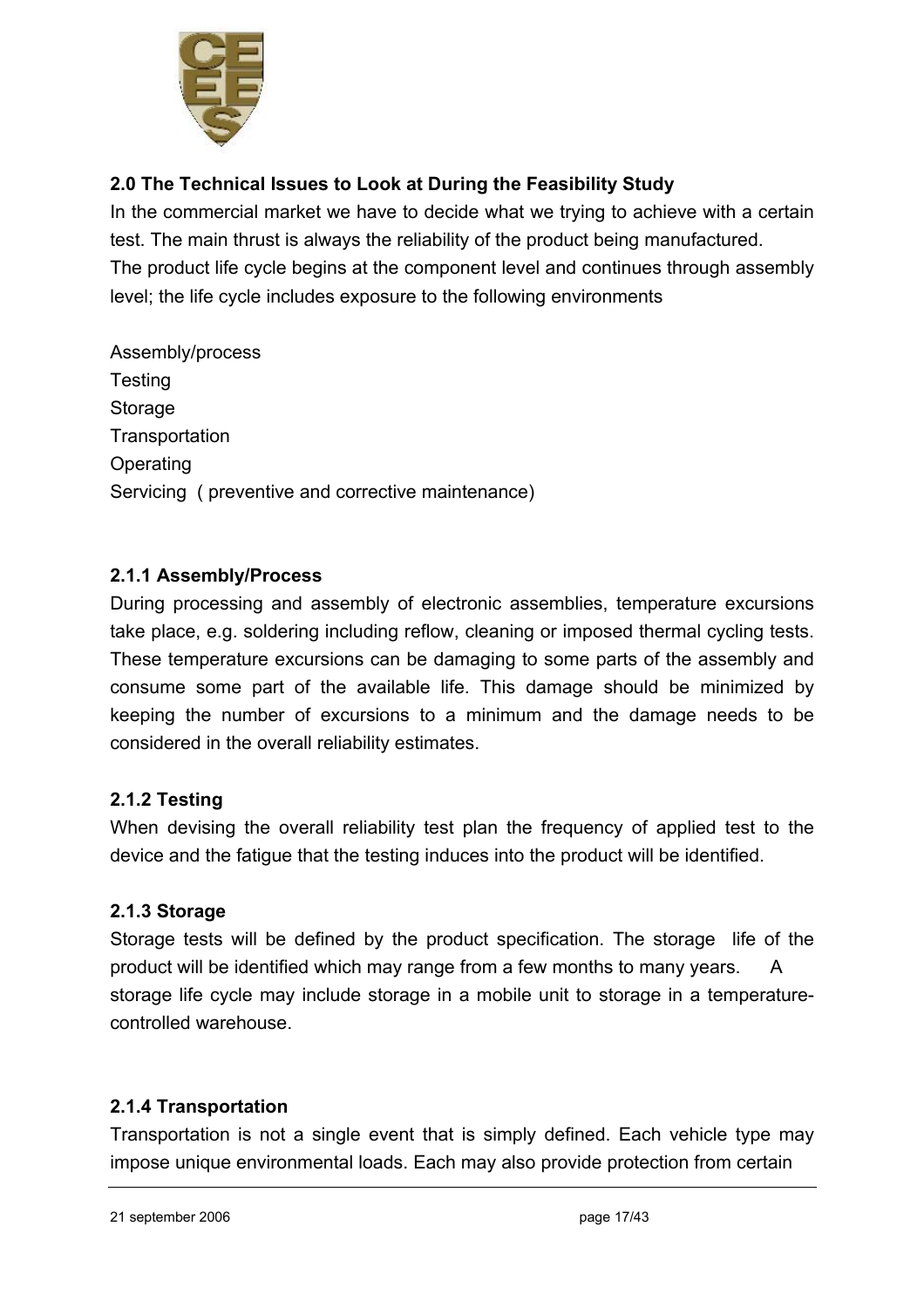

environmental conditions. Duration and frequency of occurrence will influence how environmental effects are accumulated over time. The transportation configuration and degree of loading can also affect the loads imposed on the product.

# **2.1.5 Operating**

It is assumed that the operational characteristics will not affect the reliability test as the unit is a low power device and operational tests.

## **2.1.6 Environmental Stress Screening (ESS)**

ESS has the potential to identify latent defects that may cause early failures in a product. ESS needs to be specifically designed to accelerate the failure of 'weak' elements in the assembly. ESS does not add to the number of such failures but causes them to occur in a significantly shorter period of time.

Effective ESS programmes should be supported by well planned `Root Cause Analysis' (RCA) and corrective action resources. These enable timely corrective actions, elimination of latent defects and ultimate removal of the ESS process subject to continued monitoring and control of the manufacturing process.

## **3.0 Conclusion**

All the above tests will be scrutinized during a feasibility study, equipment, infrastructure human resource and all the associated cost that go with these requirements.

This is the first part in looking at a reliability test programme.

Colin Weetch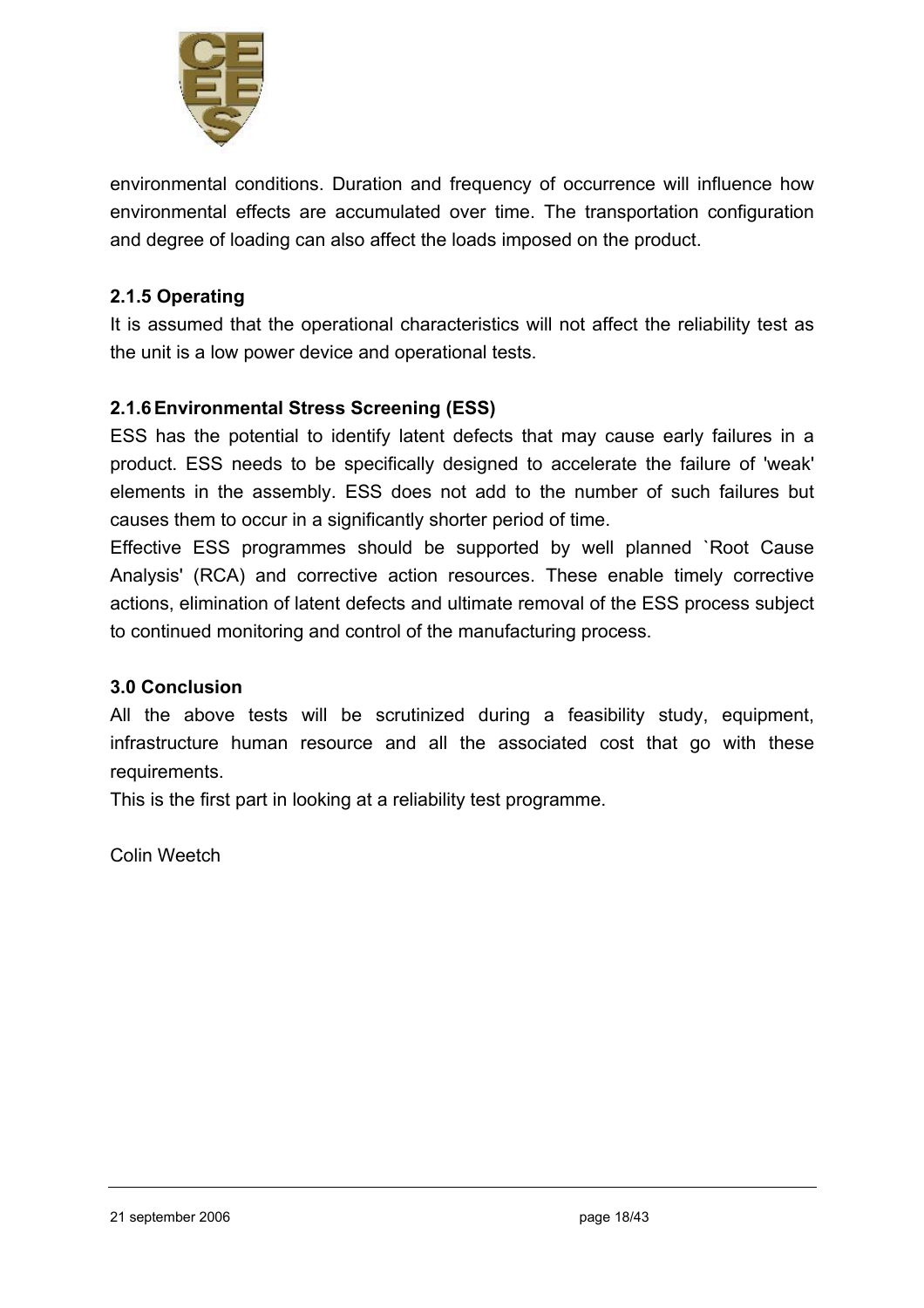# Attachment 3

Higly accelerated tests

| $\overline{1}$ | Test objective                                        | Test where the applied constraints rose in a progressive way in very upper values in comparison to the qualification                                                                                                                                                                                                                                                                                                                                                                                                                                                                                                                                                                                                                                                                                                                                                                                                                                                                                                                                                                                                                                                                             |  |
|----------------|-------------------------------------------------------|--------------------------------------------------------------------------------------------------------------------------------------------------------------------------------------------------------------------------------------------------------------------------------------------------------------------------------------------------------------------------------------------------------------------------------------------------------------------------------------------------------------------------------------------------------------------------------------------------------------------------------------------------------------------------------------------------------------------------------------------------------------------------------------------------------------------------------------------------------------------------------------------------------------------------------------------------------------------------------------------------------------------------------------------------------------------------------------------------------------------------------------------------------------------------------------------------|--|
|                | (purpose, definition)                                 | specified values and the essential objective of which being to investigate the limits of functioning and of destruction of the                                                                                                                                                                                                                                                                                                                                                                                                                                                                                                                                                                                                                                                                                                                                                                                                                                                                                                                                                                                                                                                                   |  |
|                |                                                       | product in order to push them away, by suited actions, in the limits imposed by the state of the art of technology of its                                                                                                                                                                                                                                                                                                                                                                                                                                                                                                                                                                                                                                                                                                                                                                                                                                                                                                                                                                                                                                                                        |  |
|                |                                                       | constituents.                                                                                                                                                                                                                                                                                                                                                                                                                                                                                                                                                                                                                                                                                                                                                                                                                                                                                                                                                                                                                                                                                                                                                                                    |  |
| $\overline{2}$ | What is driving you for                               | - time to market of the product                                                                                                                                                                                                                                                                                                                                                                                                                                                                                                                                                                                                                                                                                                                                                                                                                                                                                                                                                                                                                                                                                                                                                                  |  |
|                | performing the test?                                  | - safety consideration (avionics)                                                                                                                                                                                                                                                                                                                                                                                                                                                                                                                                                                                                                                                                                                                                                                                                                                                                                                                                                                                                                                                                                                                                                                |  |
|                |                                                       | - maintnability costs                                                                                                                                                                                                                                                                                                                                                                                                                                                                                                                                                                                                                                                                                                                                                                                                                                                                                                                                                                                                                                                                                                                                                                            |  |
|                |                                                       | - technological limit: the limit of resistance imposed by the technology of a product or of a particular constituent, toward a                                                                                                                                                                                                                                                                                                                                                                                                                                                                                                                                                                                                                                                                                                                                                                                                                                                                                                                                                                                                                                                                   |  |
|                |                                                       | given constraint (temperature, vibration, electric tension, etc.). This limit establishes so an unbridgeable barrier. Ex:                                                                                                                                                                                                                                                                                                                                                                                                                                                                                                                                                                                                                                                                                                                                                                                                                                                                                                                                                                                                                                                                        |  |
|                |                                                       | melting point of a plastic building material, temperature the maximum of a functioning a semiconductor in the silicon,                                                                                                                                                                                                                                                                                                                                                                                                                                                                                                                                                                                                                                                                                                                                                                                                                                                                                                                                                                                                                                                                           |  |
|                |                                                       | elastic limit of a building material, etc.                                                                                                                                                                                                                                                                                                                                                                                                                                                                                                                                                                                                                                                                                                                                                                                                                                                                                                                                                                                                                                                                                                                                                       |  |
| $\mathbf{3}$   | Level of assembly of the product<br>submitted to test | At the lowest possible level of assembly                                                                                                                                                                                                                                                                                                                                                                                                                                                                                                                                                                                                                                                                                                                                                                                                                                                                                                                                                                                                                                                                                                                                                         |  |
| $\overline{4}$ | Number of items submitted to<br>test                  | The statistical aspects in relation with the number of realized HIGLY ACCELERATED TESTS on a new product intervene<br>to at least two levels:                                                                                                                                                                                                                                                                                                                                                                                                                                                                                                                                                                                                                                                                                                                                                                                                                                                                                                                                                                                                                                                    |  |
|                |                                                       |                                                                                                                                                                                                                                                                                                                                                                                                                                                                                                                                                                                                                                                                                                                                                                                                                                                                                                                                                                                                                                                                                                                                                                                                  |  |
|                |                                                       | The capacity of the HIGLY ACCELERATED TESTS to discover relevant causes of failing;                                                                                                                                                                                                                                                                                                                                                                                                                                                                                                                                                                                                                                                                                                                                                                                                                                                                                                                                                                                                                                                                                                              |  |
|                |                                                       | The obtaining the limits of functioning and / or of destruction and the associated variableness.                                                                                                                                                                                                                                                                                                                                                                                                                                                                                                                                                                                                                                                                                                                                                                                                                                                                                                                                                                                                                                                                                                 |  |
|                |                                                       | With regard to the capacity of the HIGLY ACCELERATED TESTS to discover relevant causes of failing, two<br>cases are be considered:                                                                                                                                                                                                                                                                                                                                                                                                                                                                                                                                                                                                                                                                                                                                                                                                                                                                                                                                                                                                                                                               |  |
|                |                                                       | 1-st case: the relevant causes of failing presumed are of abstract nature and have for effect to reveal a problem<br>on every copy subjected to attempt, since an applied constraint exceeds the specified value. It is translated generally by<br>an incapacity of margins, typical case of the use of a badly calibrated constituent. In that case, the realized HIGLY<br>ACCELERATED TESTS on a very limited sample of copies, even on the single copy, turns out effective to reveal the<br>existence of the relevant cause of defect and power so to correct it.                                                                                                                                                                                                                                                                                                                                                                                                                                                                                                                                                                                                                            |  |
|                |                                                       | 2-nd case: the relevant causes of failing presumed can affect a priori only a weak fraction of the complete<br>population of the product (for example: less than 5 % of the population). In that case, it is not very probable that a limited<br>number of HIGLY ACCELERATED TESTS allows to reveal this relevant cause. As example, the use of the model<br>binomial indicate us that if one hopes to reveal an relevant cause of failing affecting only 5 % of the population with a<br>probability of the success of 80 %, it would be necessary to subject about 30 copies to the test of HIGLY<br>ACCELERATED TESTS. Such quantity is totally incompatible with the imperative manufacturers. Consequently, the<br>HIGLY ACCELERATED TESTS realized in the phase of conception / development on an always very limited number of<br>copies can not have a great efficiency toward the revealing of this type of defects. Only, higly accelerated ESS (HASS) in<br>the phase of production will be susceptible to reveal, in addition to the manufacturing defects, these defects of the<br>conception which would affect only a weak fraction of the products during their profile of life. |  |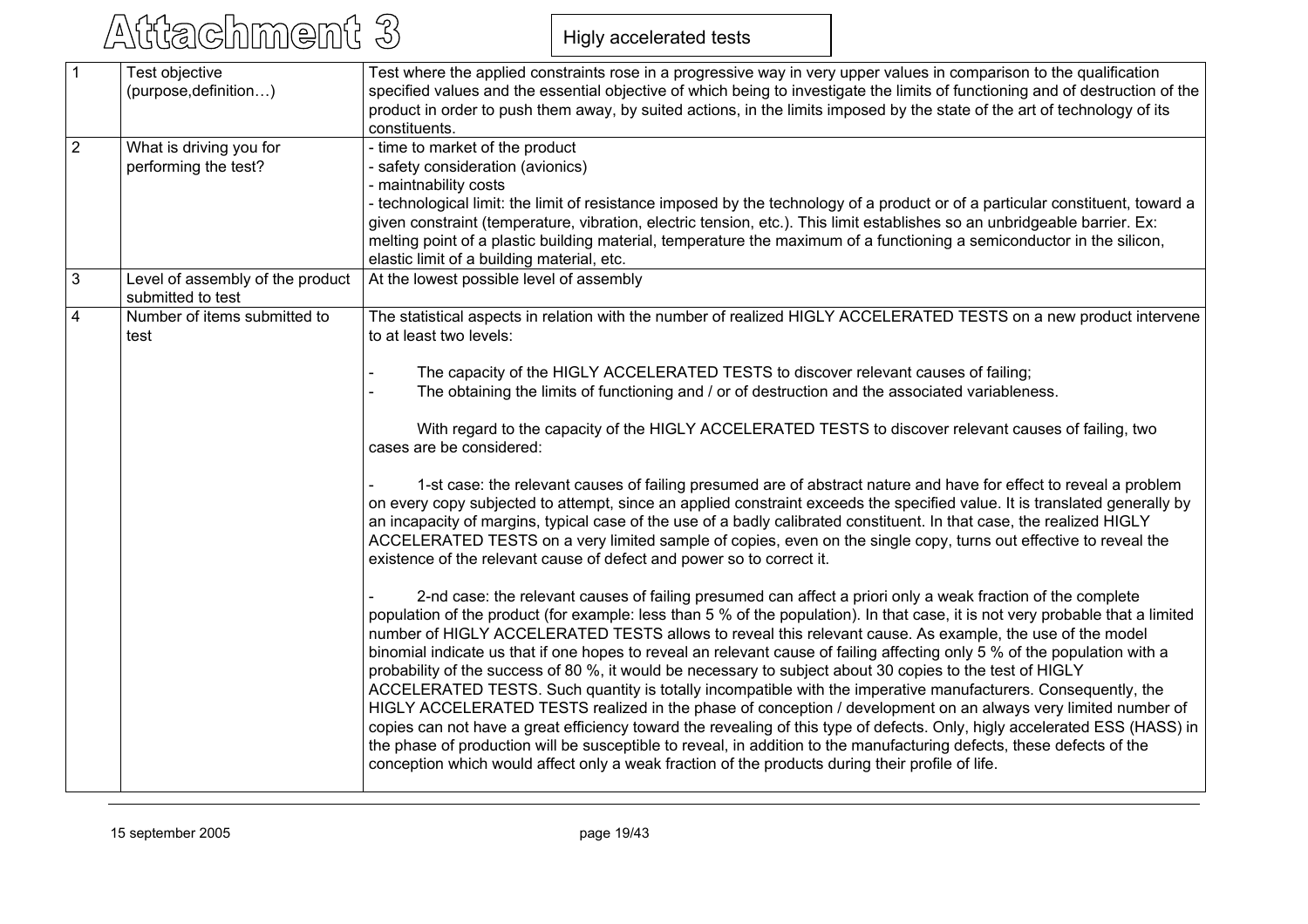|   |                                                            | With regard to the obtaining the limits of functioning and / or of destruction of the product, the major difficulty places itself<br>in the statistical character associated to these sizes. So, the obtaining in a different way given value on the limit of<br>functioning the single copy does not reveal inevitably the central value of the statistical distribution of this limit which<br>could be associated to an important population of the tested product. In particular, this unit experimental value can be a<br>value of tail of distribution, placed to the left or to the right of the distribution. It proves why it is hardly recommended,<br>when it is compatible with the imperatives of development, to make the HIGLY ACCELERATED TESTS on several<br>copies and not on the single unity. The number of available copies being always very limited in the phase of<br>development; one can consider that a number of unities which are able to go from 3 to 5 establish an acceptable<br>compromise. |  |
|---|------------------------------------------------------------|------------------------------------------------------------------------------------------------------------------------------------------------------------------------------------------------------------------------------------------------------------------------------------------------------------------------------------------------------------------------------------------------------------------------------------------------------------------------------------------------------------------------------------------------------------------------------------------------------------------------------------------------------------------------------------------------------------------------------------------------------------------------------------------------------------------------------------------------------------------------------------------------------------------------------------------------------------------------------------------------------------------------------|--|
| 5 | Type of product relevant to be                             | 1. Factors bound in costs and in the strategic context                                                                                                                                                                                                                                                                                                                                                                                                                                                                                                                                                                                                                                                                                                                                                                                                                                                                                                                                                                       |  |
|   | submitted to the test (mass<br>volume low price product ,) | Strategic aspects bound(connected) to the market (ex: any right for the error from the launch of the first copies on<br>the market, maturity of the product from the starting, $\dots$ )                                                                                                                                                                                                                                                                                                                                                                                                                                                                                                                                                                                                                                                                                                                                                                                                                                     |  |
|   |                                                            | The imperatives of reducing the costs of resumption of the defects of conception                                                                                                                                                                                                                                                                                                                                                                                                                                                                                                                                                                                                                                                                                                                                                                                                                                                                                                                                             |  |
|   |                                                            | The imperatives of reducing the times of development                                                                                                                                                                                                                                                                                                                                                                                                                                                                                                                                                                                                                                                                                                                                                                                                                                                                                                                                                                         |  |
|   |                                                            | The imperatives of reducing the durations of ESS<br>Also applicable in case of change of technologies if conditions of use are corresponding to a light environment<br>High mass production with weak environmental conditions<br>off the shelf equipment submitte to light environment in operation                                                                                                                                                                                                                                                                                                                                                                                                                                                                                                                                                                                                                                                                                                                         |  |
|   |                                                            | 2. bound(connected) Factors on the return to experience (REX)                                                                                                                                                                                                                                                                                                                                                                                                                                                                                                                                                                                                                                                                                                                                                                                                                                                                                                                                                                |  |
|   |                                                            | The insufficient operational reliability of similar products already developed and produced by the company (REX in<br>operation)                                                                                                                                                                                                                                                                                                                                                                                                                                                                                                                                                                                                                                                                                                                                                                                                                                                                                             |  |
|   |                                                            | Numerous problems generated in production on similar products of the previous generation (REX in production)                                                                                                                                                                                                                                                                                                                                                                                                                                                                                                                                                                                                                                                                                                                                                                                                                                                                                                                 |  |
|   |                                                            | 3. Factors bound to the uncertainties                                                                                                                                                                                                                                                                                                                                                                                                                                                                                                                                                                                                                                                                                                                                                                                                                                                                                                                                                                                        |  |
|   |                                                            | The use of technologies in very innovative character or of the new strategies of implanting of constituents                                                                                                                                                                                                                                                                                                                                                                                                                                                                                                                                                                                                                                                                                                                                                                                                                                                                                                                  |  |
|   |                                                            | Use of new processes in production                                                                                                                                                                                                                                                                                                                                                                                                                                                                                                                                                                                                                                                                                                                                                                                                                                                                                                                                                                                           |  |
|   |                                                            | The conditions of employment of the product not or little tried                                                                                                                                                                                                                                                                                                                                                                                                                                                                                                                                                                                                                                                                                                                                                                                                                                                                                                                                                              |  |
|   |                                                            | Strong variableness of the profile of use of the product (ex: produced " general public ")                                                                                                                                                                                                                                                                                                                                                                                                                                                                                                                                                                                                                                                                                                                                                                                                                                                                                                                                   |  |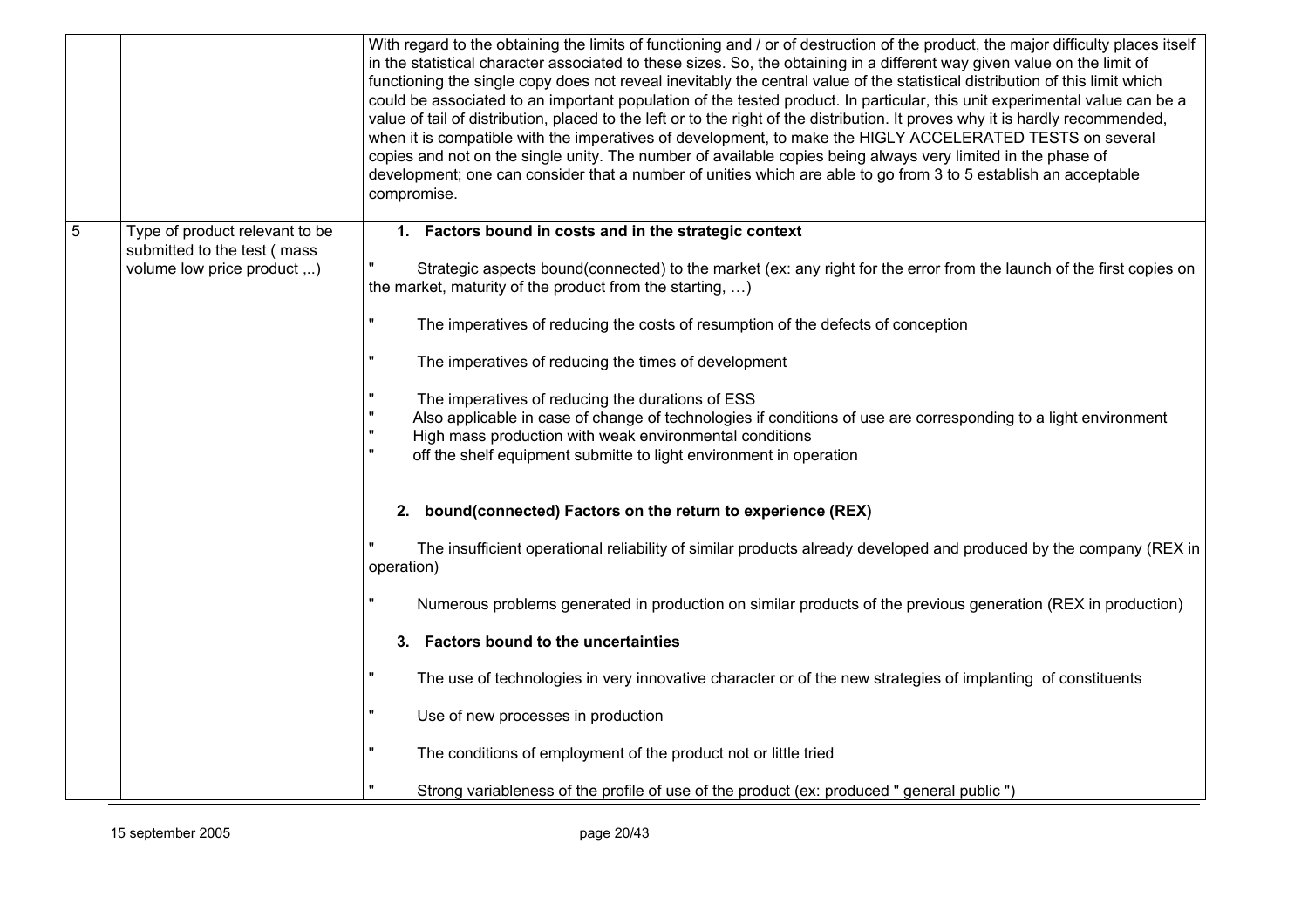|    |                                                                                                                                          | Strong variableness of the performances or of characteristics of the product in some constraints of environment or<br>of use                                                                                                                                                      |
|----|------------------------------------------------------------------------------------------------------------------------------------------|-----------------------------------------------------------------------------------------------------------------------------------------------------------------------------------------------------------------------------------------------------------------------------------|
|    |                                                                                                                                          | Supply beside new suppliers                                                                                                                                                                                                                                                       |
|    |                                                                                                                                          | The use of constituents except specification (ex: the case of constituents " civilians " used in the military or spatial<br>applications)                                                                                                                                         |
| 6  | Test duration (days, weeks,<br>months)                                                                                                   | The duration of a higly accelerated tests campaign is very brief : of the order of 5 days on average                                                                                                                                                                              |
|    | Separate or combined<br>environments                                                                                                     | Combined environments are not a condition but can be employed if necessary to disclose a failure.<br>For example, we can gradually increase the vibration level for a given rate of temperature variation or by increasing<br>gradually this rate for a given level of vibration. |
| 8  | Product strength and<br>environment stress variabilities<br>are or aren't considered<br>in the process of deriving the<br>test severity) | no                                                                                                                                                                                                                                                                                |
| 9  | Does the test bring knowledge on $ $ no<br>reliability parameters ?                                                                      |                                                                                                                                                                                                                                                                                   |
| 10 | Does the test consume totally or<br>partially the life potential ot the<br>equipment submitted to test?                                  | Yes, the product under test is normally destroyed                                                                                                                                                                                                                                 |
| 11 | main norms, standards,<br>technical references relative to<br>this type of tests                                                         | no                                                                                                                                                                                                                                                                                |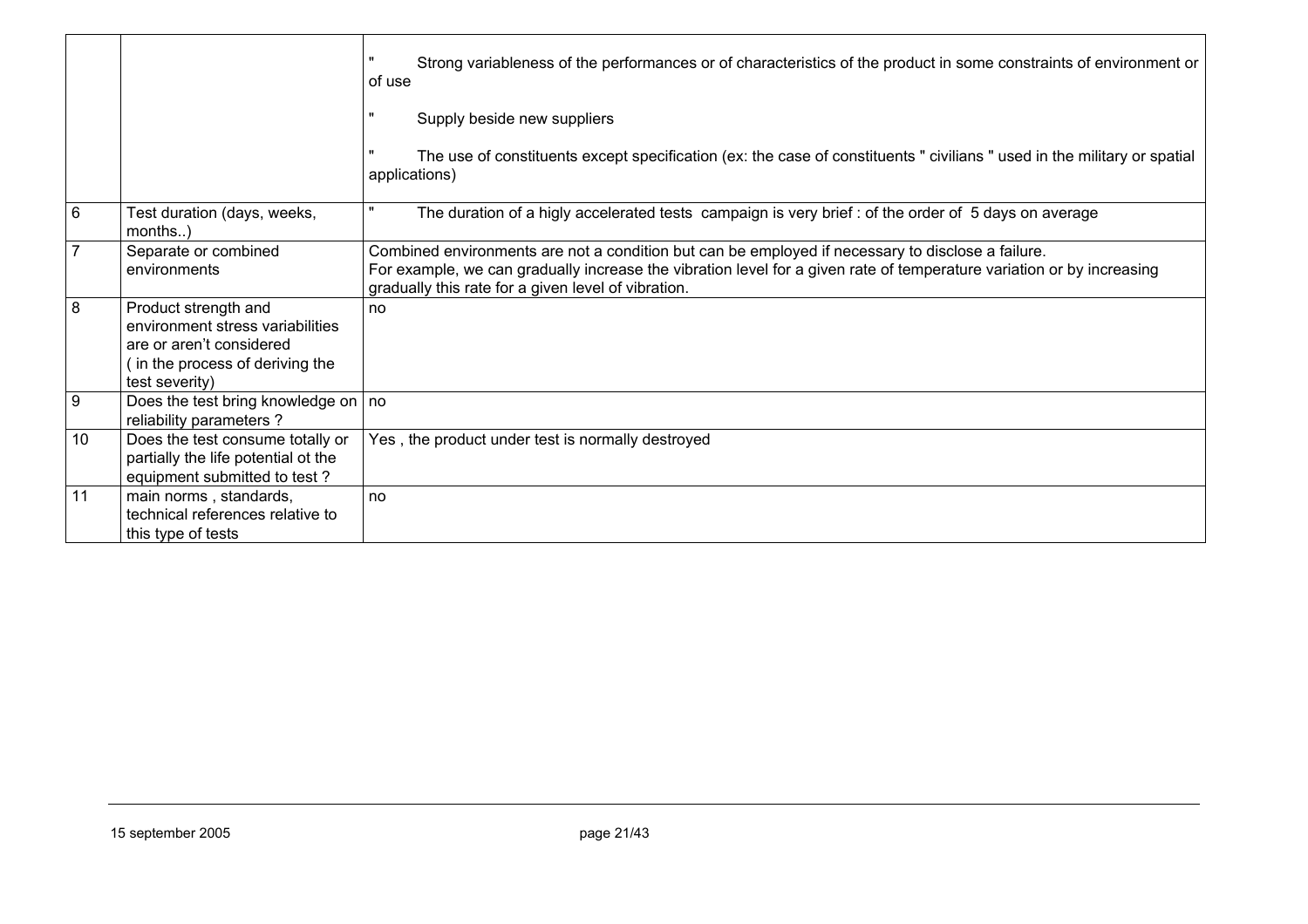Accelerated tests

|   | Test objective<br>(purpose, definition)                            | Objective: to make quicker investigations in reducing the test duration.<br>Principle: the product is subjected to conditions of use or to constraints of environment amplified in order to accelerate the mechanisms of<br>failure and to reduce the necessary duration to estimate some behavioral characteristics of the product in the normal conditions of employment                                                                                                                                                                                                      |
|---|--------------------------------------------------------------------|---------------------------------------------------------------------------------------------------------------------------------------------------------------------------------------------------------------------------------------------------------------------------------------------------------------------------------------------------------------------------------------------------------------------------------------------------------------------------------------------------------------------------------------------------------------------------------|
|   |                                                                    | Don't make the confusion between the "accelerate testing" with "highly accelerate testing" whose aim is very different (see § XX).<br>The accelerate testing has nothing to do with ESS or highly accelerated tsting.                                                                                                                                                                                                                                                                                                                                                           |
|   |                                                                    | Conditions of application :                                                                                                                                                                                                                                                                                                                                                                                                                                                                                                                                                     |
|   |                                                                    | Know the analytical model making the relation between the damage with the amplitude and duration of the applied conditions.<br>Know the value of the parameters involve in these models<br>The provoked mechanisms of failure have to be representative of those arising in the normal conditions of employment<br>The phenomena of interactions between several constraints of employment or of environment must be taken into account.<br>Testing is done until failures take place and the key is to understand the failures and their relationship to the applied stresses. |
|   |                                                                    | Accelerated life testing is performed to obtain information on the product (component, module, system etc.) lifetime distribution or a particular<br>reliability parameter in a timely manner. This can be done in two different ways or in a combination of them:<br>using time compression, for example by changing the length of on and off cycles<br>accelerating the loading conditions                                                                                                                                                                                    |
|   |                                                                    | The purpose of life testing is to identify the relevant failure mechanisms that would occur, and correlate these with the point in the product's life                                                                                                                                                                                                                                                                                                                                                                                                                           |
|   |                                                                    | the failure would occur. All the stresses during the product's whole life cycle need to be addressed – e.g. transportation, storage and the actual                                                                                                                                                                                                                                                                                                                                                                                                                              |
|   |                                                                    | use conditions. These conditions usually include different and changing temperatures, humidity, mechanical stresses (vibrations, shock,                                                                                                                                                                                                                                                                                                                                                                                                                                         |
|   |                                                                    | bumps etc.), electrical and electromagnetic phenomena etc.                                                                                                                                                                                                                                                                                                                                                                                                                                                                                                                      |
| っ | What is driving you for<br>choosing the test?<br>To be generalised | - time to market of the product                                                                                                                                                                                                                                                                                                                                                                                                                                                                                                                                                 |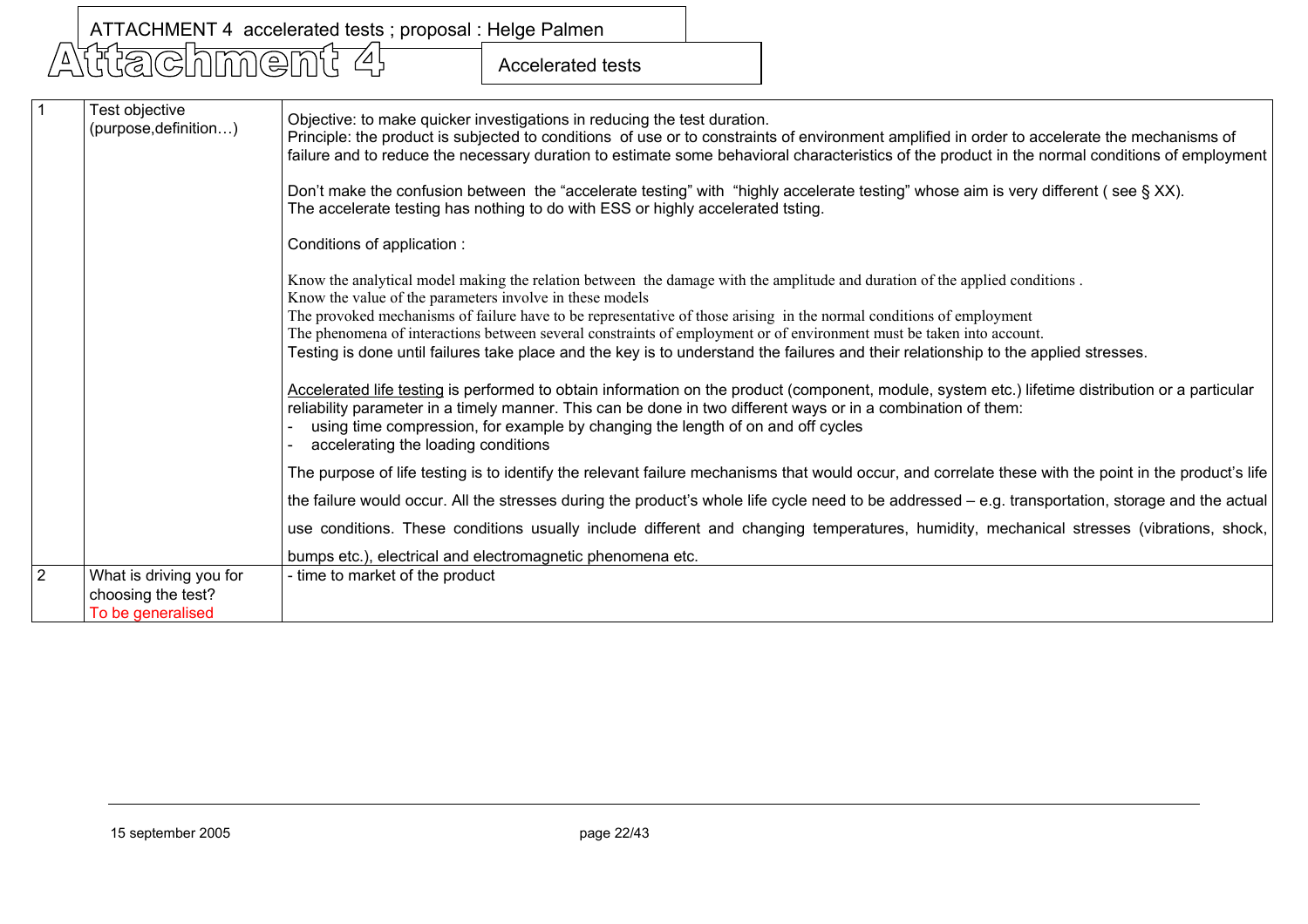| $\mathbf{3}$    | Level of assembly of the<br>product submitted to test | Quite often the greatest benefit of accelerated tests (in term of knowledge acquisition) is achieved by performing tests at the lowest level of assembly. Test<br>should also be made early in the product development process. However, testing should be continued during the different phases of the product development<br>- from design phase (testing done on early prototypes) to manufacturing qualification and/or to periodic qualification tests. |
|-----------------|-------------------------------------------------------|--------------------------------------------------------------------------------------------------------------------------------------------------------------------------------------------------------------------------------------------------------------------------------------------------------------------------------------------------------------------------------------------------------------------------------------------------------------|
| $\overline{4}$  | Number of items submitted to                          | For statistical confidence the need is often higher than what is practically possible; about five being a minimum but few tens would be needed.                                                                                                                                                                                                                                                                                                              |
|                 | test                                                  | In general one; the application on higher amount might be a response for product variability considerations : see following § 8                                                                                                                                                                                                                                                                                                                              |
| $5\phantom{.0}$ | Type of product relevant to be                        | <b>STOP</b>                                                                                                                                                                                                                                                                                                                                                                                                                                                  |
|                 | submitted to the test (mass                           | All types.                                                                                                                                                                                                                                                                                                                                                                                                                                                   |
|                 | volume low price product ,)                           |                                                                                                                                                                                                                                                                                                                                                                                                                                                              |
| $6\phantom{1}$  | Test duration (days, weeks,                           | Accelerated stress test can be made variably in days or few weeks. Life testing typically requires several weeks, even some months.                                                                                                                                                                                                                                                                                                                          |
|                 | $months$ )                                            |                                                                                                                                                                                                                                                                                                                                                                                                                                                              |
| $\overline{7}$  | Separate or combined                                  | Different types of stresses are needed to precipitate the different failure mechanisms. Proper combination of stresses may be used to realise synergistic                                                                                                                                                                                                                                                                                                    |
|                 | environments                                          | effects – for example thermal cycling and vibration. Humidity is also usually applied with higher or varying temperature.                                                                                                                                                                                                                                                                                                                                    |
| 8               | Product strength and                                  | Yes.                                                                                                                                                                                                                                                                                                                                                                                                                                                         |
|                 | environment stress                                    |                                                                                                                                                                                                                                                                                                                                                                                                                                                              |
|                 | variabilities are or aren't                           |                                                                                                                                                                                                                                                                                                                                                                                                                                                              |
|                 | considered                                            |                                                                                                                                                                                                                                                                                                                                                                                                                                                              |
|                 | (in the process of deriving the                       |                                                                                                                                                                                                                                                                                                                                                                                                                                                              |
|                 | test severity)                                        |                                                                                                                                                                                                                                                                                                                                                                                                                                                              |
| 9               | Does the test bring                                   | Life testing aims at getting an estimate of for example of the failure rate (or MTTF, MTBF) or the on-set of wear-out mechanisms (life time) or at least the                                                                                                                                                                                                                                                                                                 |
|                 | knowledge on reliability                              | relevant failure mechanisms.                                                                                                                                                                                                                                                                                                                                                                                                                                 |
|                 | parameters?                                           |                                                                                                                                                                                                                                                                                                                                                                                                                                                              |
| 10              | Does the test consume totally                         | Accelerated stress tests and life tests are destructive.                                                                                                                                                                                                                                                                                                                                                                                                     |
|                 | or partially the life potential of                    |                                                                                                                                                                                                                                                                                                                                                                                                                                                              |
|                 | the equipment submitted to                            |                                                                                                                                                                                                                                                                                                                                                                                                                                                              |
|                 | test?                                                 |                                                                                                                                                                                                                                                                                                                                                                                                                                                              |
| 11              | main norms, standards,                                | Environmental testing, accelerated stress tests: IEC 60068-2 - standard series                                                                                                                                                                                                                                                                                                                                                                               |
|                 | technical references relative                         | Mechanical and climatic test methods (semiconductor devices): IEC 60749 standard series                                                                                                                                                                                                                                                                                                                                                                      |
|                 | to this type of tests                                 |                                                                                                                                                                                                                                                                                                                                                                                                                                                              |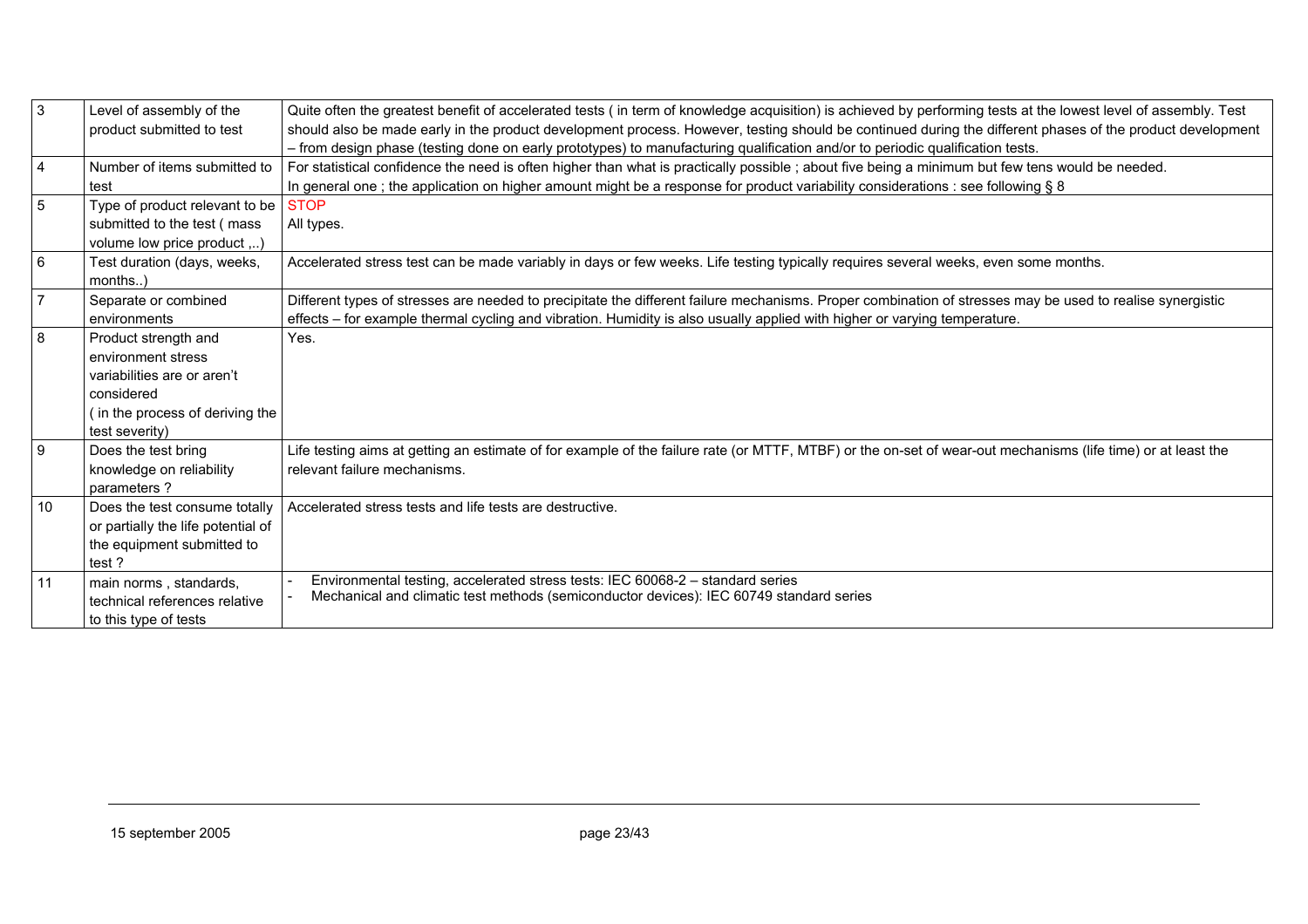#### **Development test**



#### **1) Test objective**

Development tests are used to determine the aptitude of components, materials and/or designs to meet the requirements (functional and operational) of a given specification . These tests may prepare for the qualification, or the RDGT or reliability demonstration , but not only : they also can contribute to prepare R&D decisions.

Outgoing from the specified environmental requirements relating to operation, transportation and storage, the appropriate test procedures, the stress levels and the test duration shall be chosen, considering the experiences with earlier development and the know-how of the test specialists. The test results are used to make design decisions as well as to evaluate the "Reliability" and/or the "Life Time" of a product and to prove the rightness of a design. Therefor the test results, methods, tools and conditions shall be documented and stored on such a way, that the probability of loosing or distracting then is very low.

#### **3) What is driving you for performing the test ?**

The tests are done during the development and design phase of a project with two aims:

- to determine the ability of materials, components and/or designs to resist on effects of specified environmental conditions, where experience is missing and/or calculation or virtual simulation is not possible or not enough accurate.
- to determine the ability of a design solution to meet the functional requirements of a given specification.

While being an substantial part of development costs and an important design tool, it is necessary to plan and to budget it at the very beginning of

a development project. The principal input for this planning activity is the product specification

#### **3- "Level of assembly of the product submitted to test**

Material, component and sub assemblies.

#### **4-Number of items submitted to test**

In general one . But several may be retained for qualification in order to reduce the duration of it : the sequence of tests applied to each of them must be in relation with the real sequence expected in the field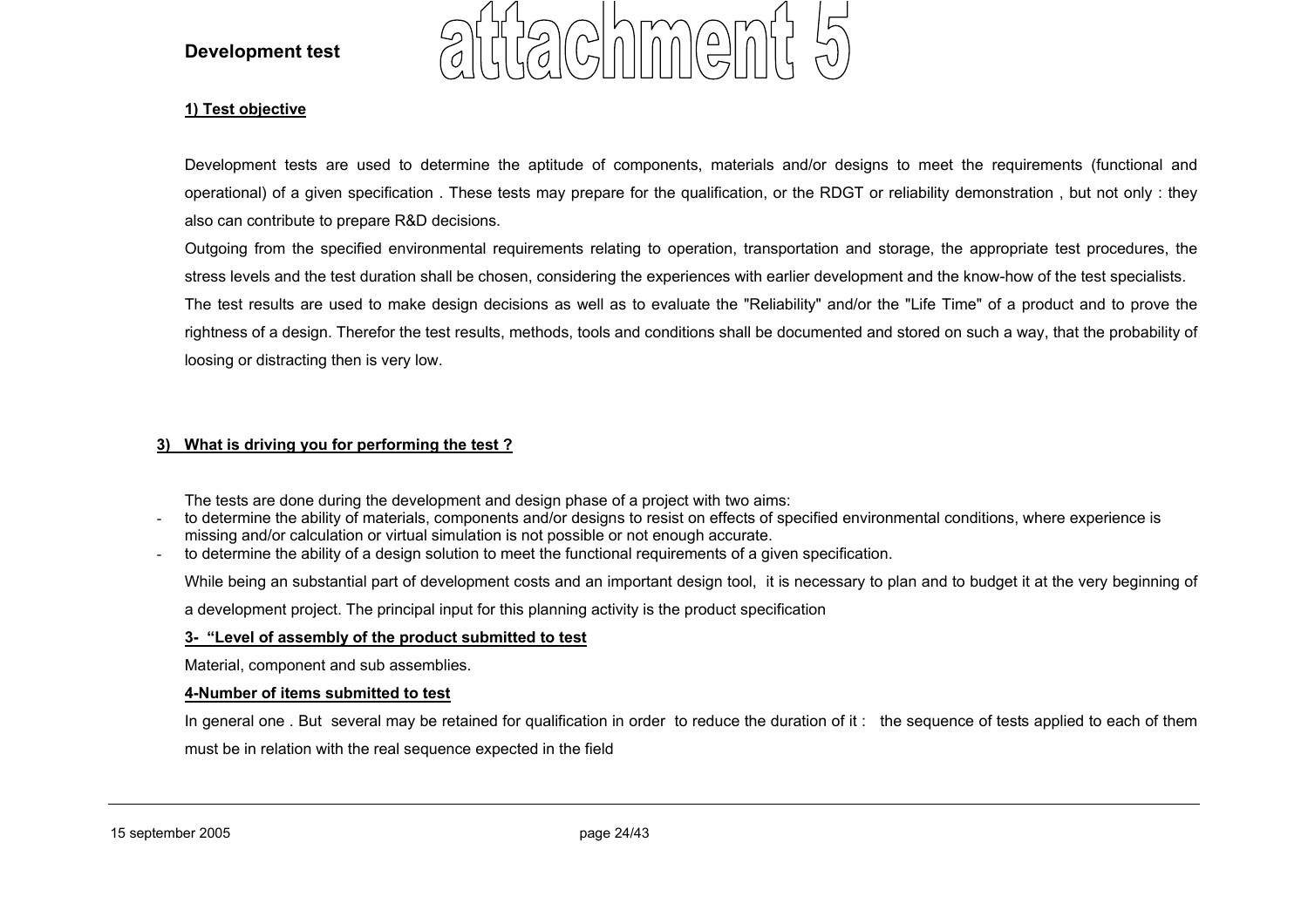#### **5-Type of product relevant to be submitted to the test ( mass volume low price product ,..) :**

Not relevant for those constrains covered by other specified tests ( which must be stated in the test plan) such as higly accelerated tests , …;

#### **6- Test duration (days, weeks, months..) :**

Depending of :

- what is the goal of the specific development test
- the type of test : endurance ( several hours or days) , reliability ( in general 10 times the specified MTBF for one equipment or 10/n for n equipments)

#### **7-Separate or combined environments**

As much as possible : to be separated ; not possible in somme specific cases : presence of polymer material in a suspension ( requires vibration and temperature) …

To allow to determine the effect of single stress factors on a material or item respectively to avoid the reciprocal influence of several stresses, the test conditions are usually special lab conditions, not equal to the real environmental conditions of the product.

Remark: Combined tests (Humidity/Temperature; Vibration/Temperature etc.) are also often used, but normally applied on the final product and not for the purpose stated out under point 1).

# **8-Product strength and environment stress variabilities are or aren't considered ( in the process of deriving the test severity)**

To be seen next time

#### **9 -Does the test bring knowledge on reliability parameters ?**

Yes if the test is dedicated to Reliability growth

#### **10-Does the test consume totally or partially the life potential of the equipment submitted to test ?**

The sub assemblies , component ……..submitted to test are no more entering in the delivery for the customer

. They might be used for mock up, study or prototype purposes,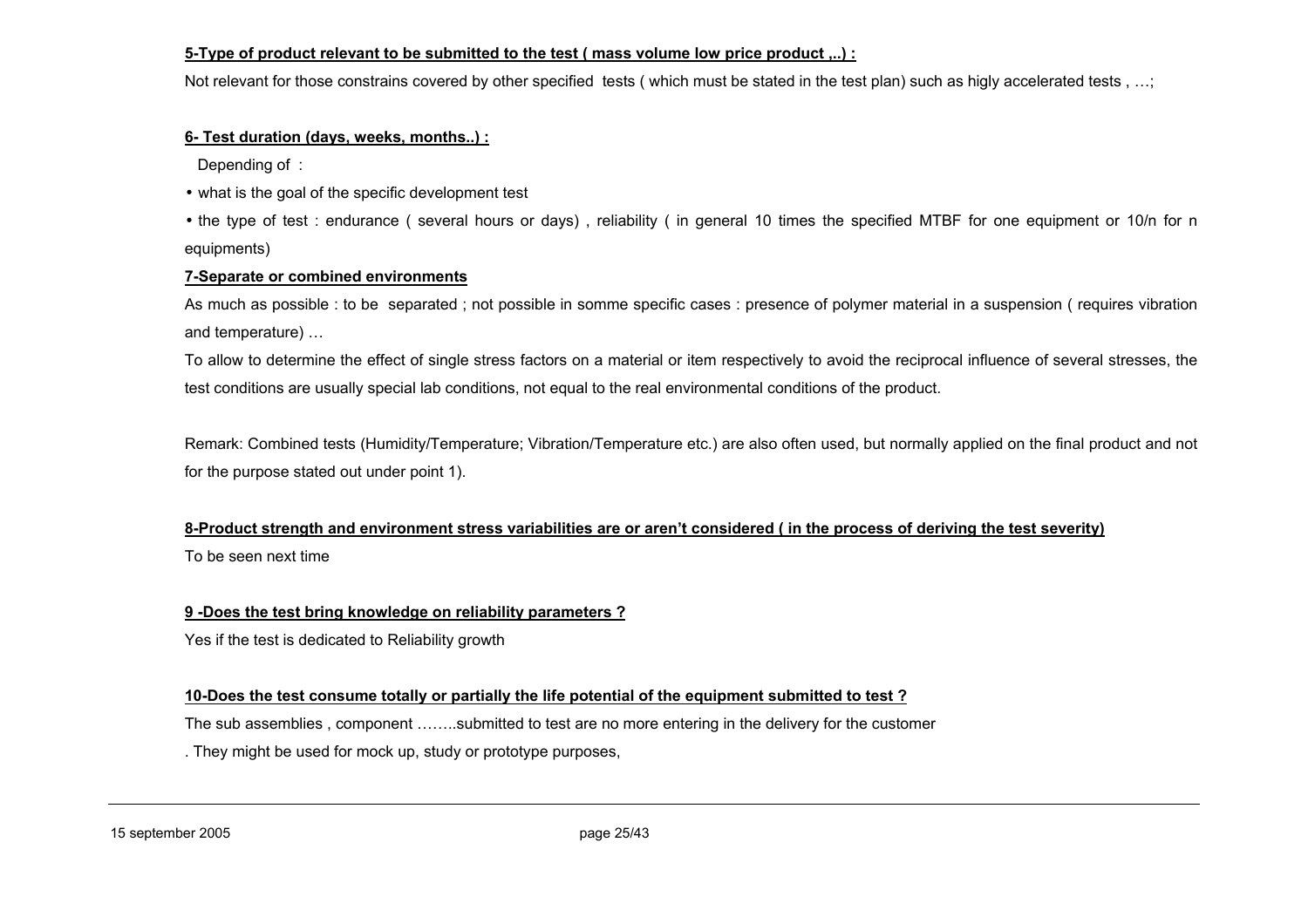#### **11 - main norms , standards, technical references relative to this type of tests**

The results of these tests are normally only for internal use ( in general not given to the customer) . So the reference to the standards is not mandatory . No known standards are related to the development tests.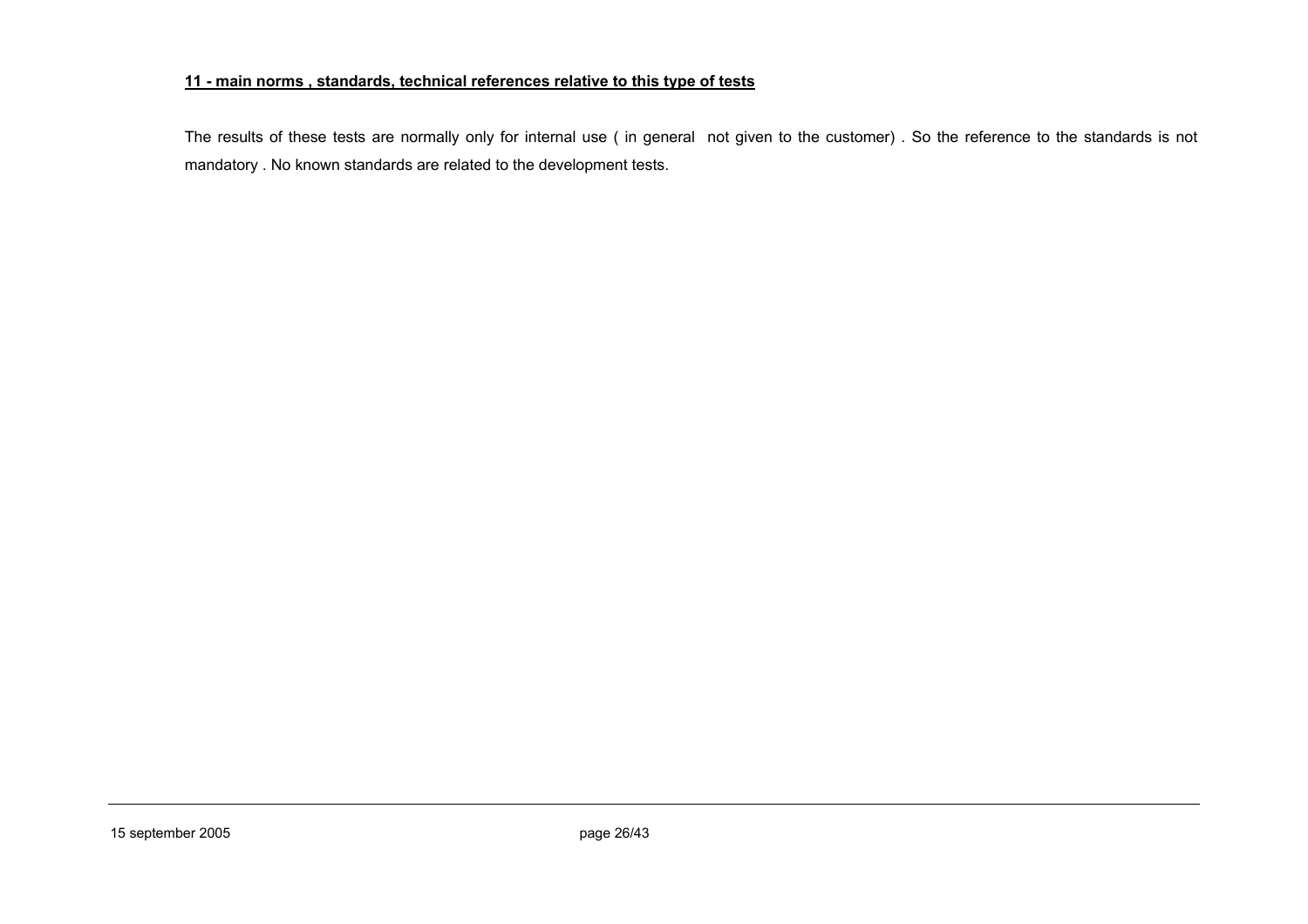

#### **Accelerated tests**

proposal by Henri Grzeskowiak

| principe                                                                                             | Conditions of application                                                    | <b>Expected results</b>           |  |
|------------------------------------------------------------------------------------------------------|------------------------------------------------------------------------------|-----------------------------------|--|
| Objective: reduce the test duration                                                                  | Know the analytical model making the Evaluation of the behavioral            |                                   |  |
| Principle: the product is subjected to relation between the speed of characteristics of a product in |                                                                              |                                   |  |
| conditions of use or to constraints of damage with the amplitude of the the normal                   |                                                                              | conditions<br>of l                |  |
| environment amplified in order to applied conditions                                                 |                                                                              | employment,<br>for<br>the<br>it i |  |
| accelerate the mechanisms of failure Know the value of the parameters compatible periods with        |                                                                              | the                               |  |
| and to reduce the necessary duration to involve in these models                                      |                                                                              | calendar constraints associated   |  |
| estimate<br>some                                                                                     | behavioral The provoked mechanisms of failure to the phase of development of |                                   |  |
| characteristics of the product in the have to be representative of those the product                 |                                                                              |                                   |  |
| normal conditions of employment                                                                      | arising in the normal conditions of                                          |                                   |  |
|                                                                                                      | employment                                                                   |                                   |  |
|                                                                                                      | phenomena of interactions<br>The                                             |                                   |  |
|                                                                                                      | between several constraints<br>. of                                          |                                   |  |
|                                                                                                      | employment or of environment must                                            |                                   |  |
|                                                                                                      | be taken into account.                                                       |                                   |  |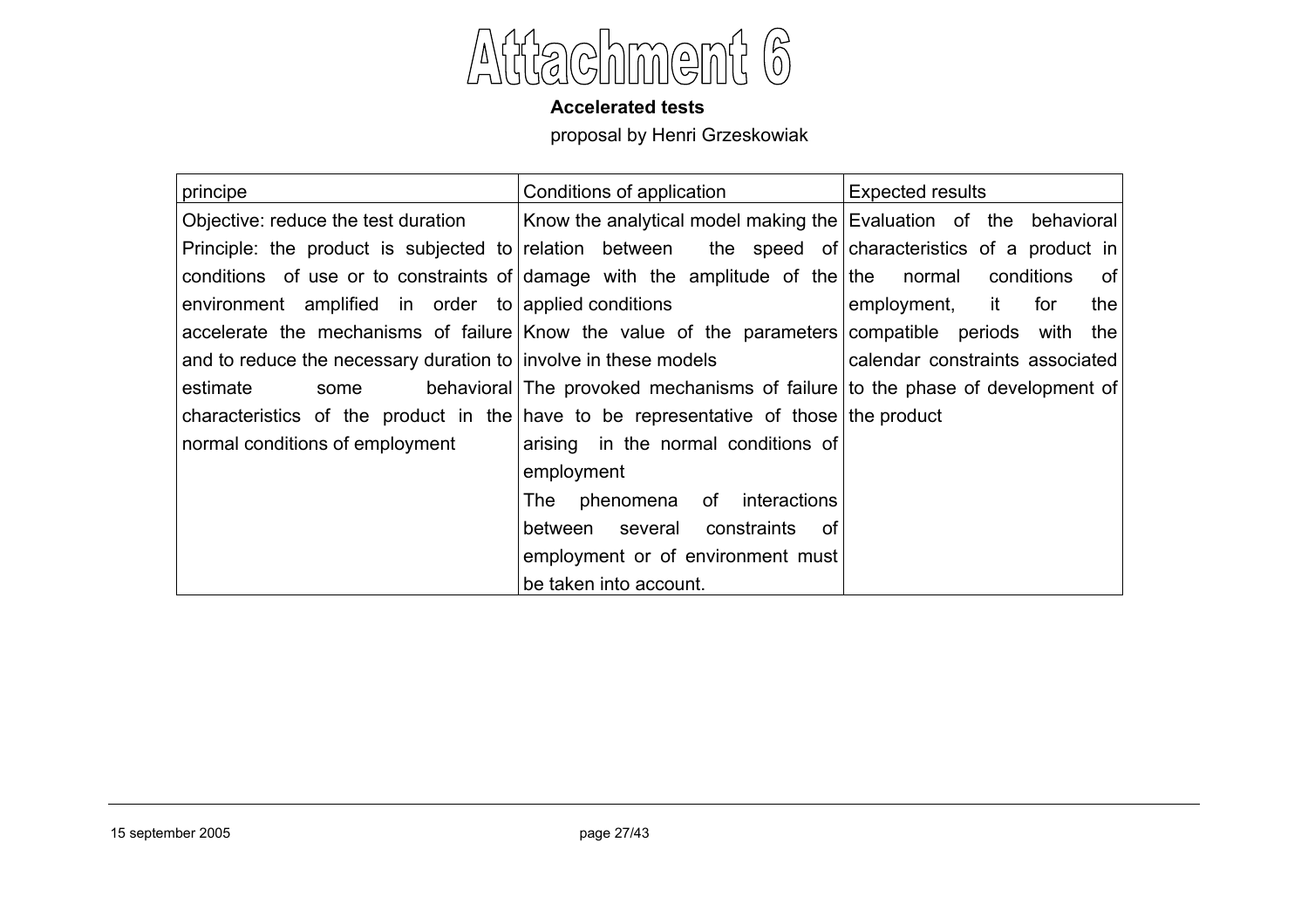

 $\mathcal{L}_\mathcal{L}$  , and the contribution of the contribution of the contribution of the contribution of the contribution of the contribution of the contribution of the contribution of the contribution of the contribution of

| Test objective (purpose, definition) | The principle of the Highly Accelerated Environmental Stress Screening is to submit<br>equipments coming out of production to levels of constraint far above the specified values<br>while staying below the destructive limits which could have been revealed by a campaign of<br><b>Highly Accelerated Tests</b> |
|--------------------------------------|--------------------------------------------------------------------------------------------------------------------------------------------------------------------------------------------------------------------------------------------------------------------------------------------------------------------|
|                                      | The most evident objective of screening is to discover and precipitate any weaknesses in the product;<br>the consequences are to improve                                                                                                                                                                           |
|                                      | the operational reliability of the population of similar (same definition) items by precipitating latent                                                                                                                                                                                                           |
|                                      | failures and removing the weak items                                                                                                                                                                                                                                                                               |
|                                      | the manufacturing processes                                                                                                                                                                                                                                                                                        |
|                                      | and eliminate residual design defects                                                                                                                                                                                                                                                                              |
|                                      | Its main objectives are to:                                                                                                                                                                                                                                                                                        |
|                                      | Reveal more quickly the latent defects<br>Detect more quickly the production process faults<br>Identify the defects that may not have been revealed by a «conventional ESS" operation<br>Reinforce the product maturity and robustness                                                                             |
|                                      | Other objectives can be associated; either for the supplier, or for the customer:                                                                                                                                                                                                                                  |
|                                      | Detect an unacceptable change in product quality                                                                                                                                                                                                                                                                   |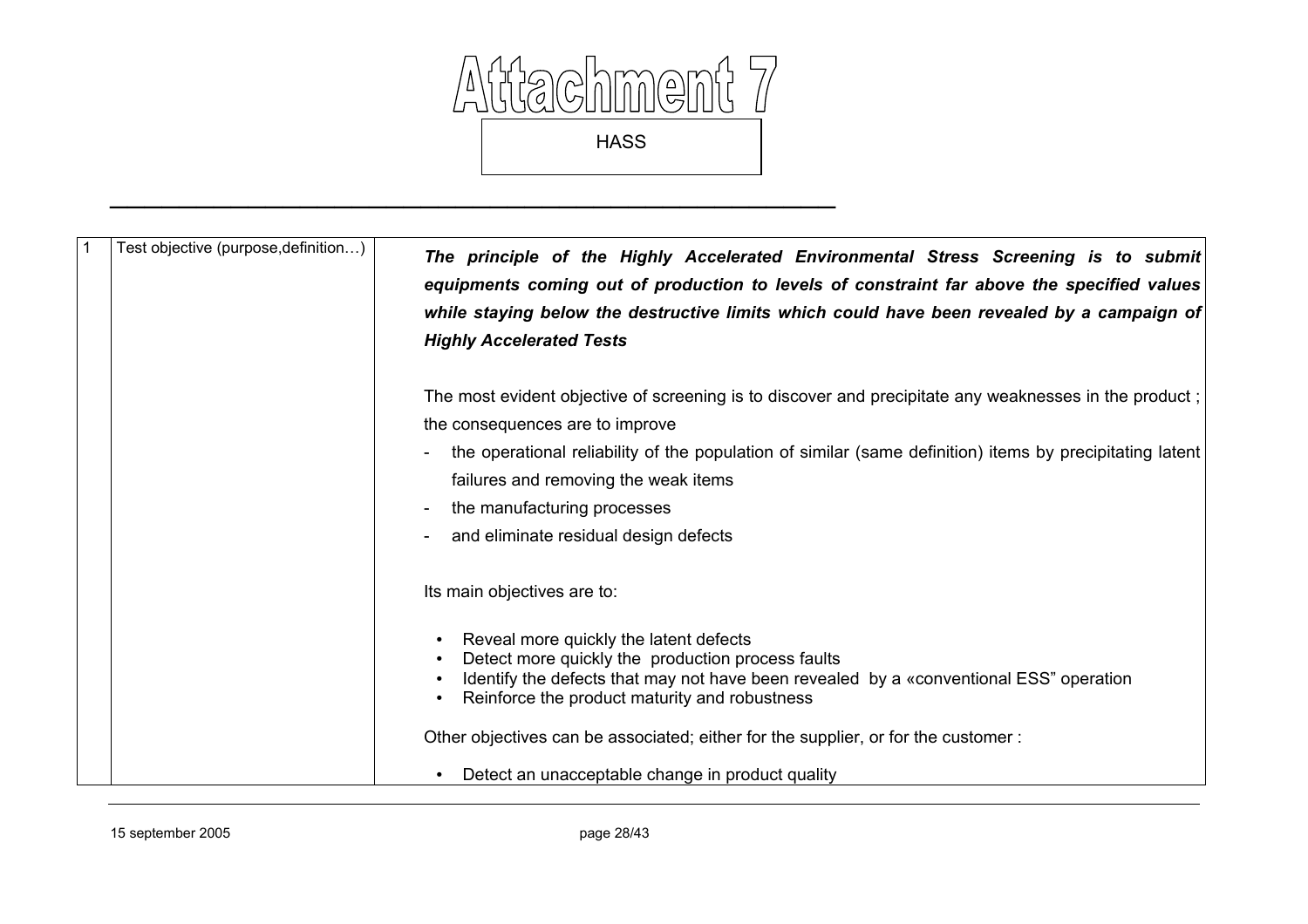|                |                                                       | Reduce the manufacturing and guarantee costs.<br>Lower the operational maintenance costs.<br>Obtain a better profitability during the guarantee period.<br>Establish or preserve the brand image of the manufacturer.                                                                                                                                                                           |
|----------------|-------------------------------------------------------|-------------------------------------------------------------------------------------------------------------------------------------------------------------------------------------------------------------------------------------------------------------------------------------------------------------------------------------------------------------------------------------------------|
| $\overline{2}$ | What is driving you for performing<br>the test?       | - time to market of robust product<br>- safety consideration (avionics, automotive)                                                                                                                                                                                                                                                                                                             |
|                |                                                       | - maintnability costs<br><b>For ESS</b><br>The above expressed principle where all the products are submitted to constraints levels higher than<br>specified values must be applied in a sensible way in order to preserve the maximum of efficiency, while at<br>the same time keeping the cost at minimum level.                                                                              |
|                |                                                       | The efficiency of an ESS operation (Highly Accelerated or not) must be measured by:<br>Its capability to reveal the latent defects at the manufacturer premises, (those which, by lack of<br>ESS tests would occur very quickly at the customer location),<br>• and the non reduction, in a substantial proportion, of the healthy products life duration when submitted<br>to high constraints |
|                |                                                       | In a conventional ESS, the levels of constraints do not traditionally exceed the specified values, which means<br>hat all manufactured products will be submitted to these constraints without any risk regarding their potential<br>ife duration.                                                                                                                                              |
|                |                                                       | In the case of Highly Accelerated Environmental Stress Screening, the applied level of constraint is,<br>by definition, far above the specified values and it is therefore advisable to ensure that all the<br>constituents of the product can accept such level without unacceptable effect on the product life<br>duration.                                                                   |
| $\overline{3}$ | Level of assembly of the product<br>submitted to test | At the lowest possible level of assembly                                                                                                                                                                                                                                                                                                                                                        |
| $\overline{4}$ | Number of items submitted to test                     | The usual ESS rule, which is an integral part of the manufacturing operation, is to apply it to all the<br>manufactured equipments. However in the case of high volume production, such as car industry, apply<br>ESS to 100 % of the production is impossible for cadence as well as cost reasons (see appendix C). In that                                                                    |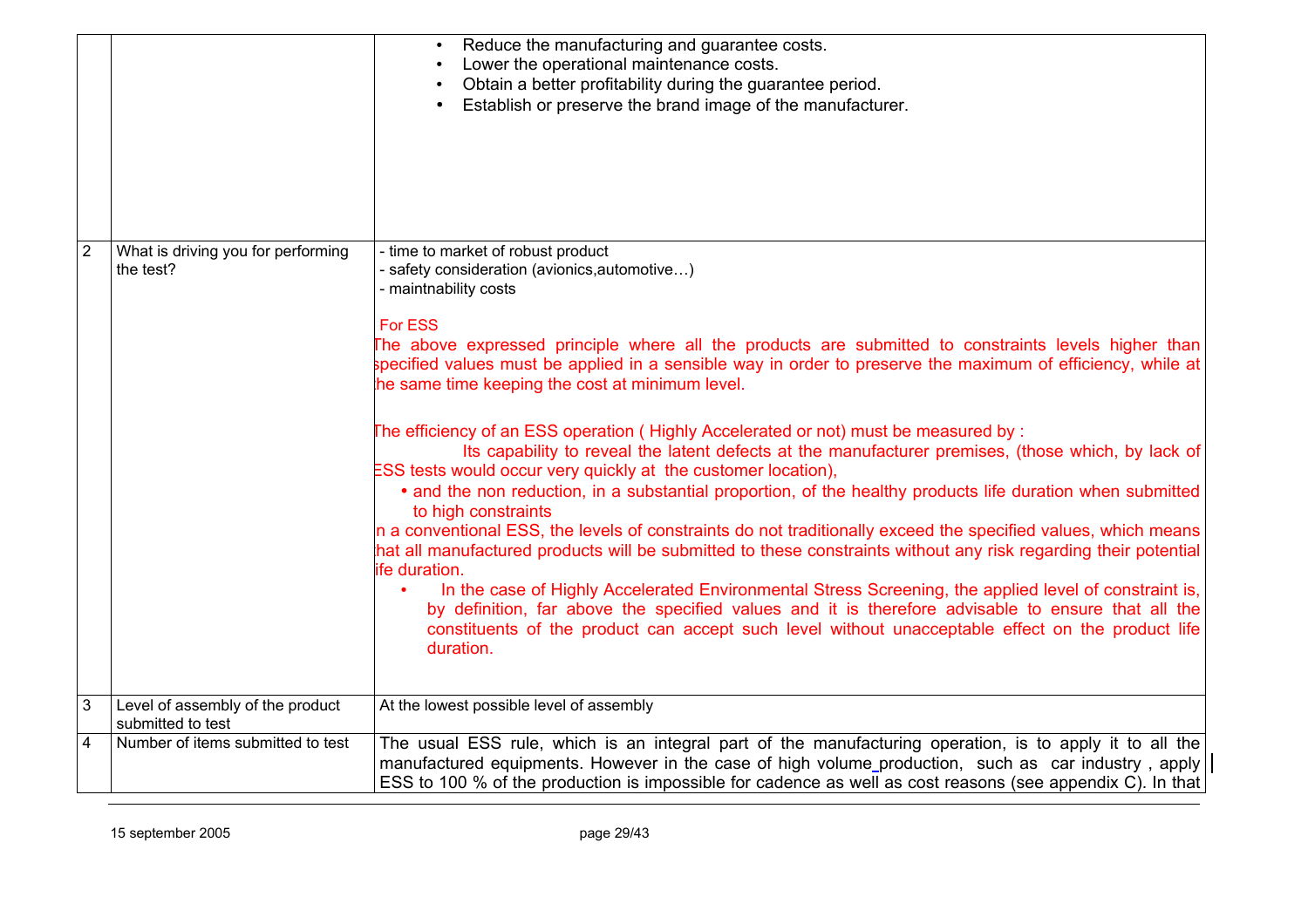|   |                                                                      | case the ESS will be applied by sampling to detect the quality drifts (machines, components )                                                                                                                   |
|---|----------------------------------------------------------------------|-----------------------------------------------------------------------------------------------------------------------------------------------------------------------------------------------------------------|
|   |                                                                      | Before possibly deciding for the implementation of a Highly Accelerated Environmental Stress Screening<br>test, the product must have been prior submitted to a campaign of Highly Accelerated Tests during its |
|   |                                                                      | development phase, in order to:                                                                                                                                                                                 |
|   |                                                                      | • put in evidence, and / or correct according to decision, the weak points of the product                                                                                                                       |
|   |                                                                      | • determine the operating and / or destructive limits of the product.                                                                                                                                           |
|   |                                                                      | The existence of known elements or identified during a Highly Accelerated Test, as being technologically<br>weaker than the others, should be taken into account.<br>As the case may be:                        |
|   |                                                                      | • the level of constraint will be aligned on the limits of the weakest element with the risk not to be high<br>enough for an efficient ESS for the remainder part of the product                                |
|   |                                                                      | • the level of constraint will exceed the limits of the weakest element with the assumed risk of premature<br>damage of this part of the product                                                                |
|   |                                                                      | • the ESS will be realised in one single step and a "surrounding *" technique allowing to isolate and / or<br>to protect the weak elements will be implemented                                                  |
|   |                                                                      | • the ESS will be realised in several steps with levels of constraint adapted to every homogeneous part of<br>the product                                                                                       |
|   |                                                                      | *Surrounding : Method of protection of elements, aiming to avoid that they will be submitted to too high<br>constraint values                                                                                   |
|   |                                                                      | This choice is not neutral, it impacts directly the efficiency of the ESS process, the reliability of the delivered<br>products and the importance of the testing means to put in place.                        |
|   |                                                                      | The example of an homogeneous product is a product constituted by a set of electronic cards of identical or<br>nearby technologies.                                                                             |
|   |                                                                      | As example, an heterogeneous product is constituted by :                                                                                                                                                        |
|   |                                                                      | sub-sets of different technologies (ex electronic cards, pressure gauges, gyroscope, LCD screen,<br>some analogical components, etc )                                                                           |
|   |                                                                      | sub-sets of different masses                                                                                                                                                                                    |
|   |                                                                      | sub-sets with different levels of integration (partial shields, closed boxes, etc )                                                                                                                             |
| 5 | Type of product relevant to be<br>submitted to the test (mass volume | 4. Factors bound in costs and in the strategic context                                                                                                                                                          |
|   | low price product ,)                                                 | Strategic aspects bound (connected) to the market (ex: any right for the error from the launch of the first copies<br>on the market, maturity of the product from the starting, )                               |
|   |                                                                      |                                                                                                                                                                                                                 |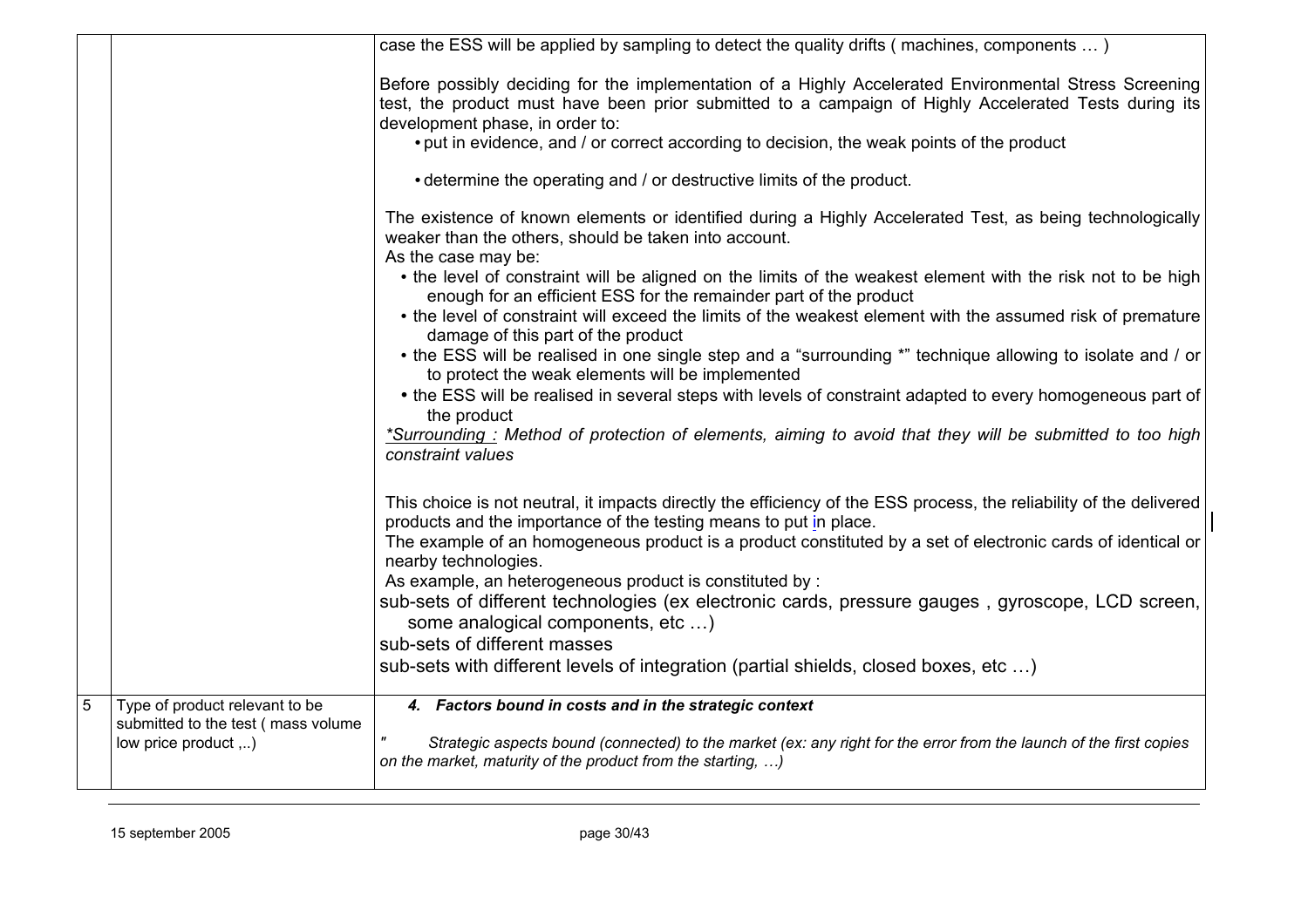|                 |                                        | The imperatives of reducing the costs of resumption of the defects of conception                                                                                                                                                                                                                     |
|-----------------|----------------------------------------|------------------------------------------------------------------------------------------------------------------------------------------------------------------------------------------------------------------------------------------------------------------------------------------------------|
|                 |                                        | The imperatives of reducing the times of development                                                                                                                                                                                                                                                 |
|                 |                                        | The imperatives of reducing the durations of ESS<br>Also applicable in case of change of technologies if conditions of use are corresponding to a light environment<br>High mass production with weak environmental conditions<br>off the shelf equipment submitte to light environment in operation |
|                 |                                        | 5. bound (connected) Factors on the return to experience (REX)                                                                                                                                                                                                                                       |
|                 |                                        | The insufficient operational reliability of similar products already developed and produced by the company (REX<br>in operation)                                                                                                                                                                     |
|                 |                                        | Numerous problems generated in production on similar products of the previous generation (REX in production)                                                                                                                                                                                         |
|                 |                                        | 6. Factors bound to the uncertainties                                                                                                                                                                                                                                                                |
|                 |                                        | The use of technologies in very innovative character or of the new strategies of implanting of constituents                                                                                                                                                                                          |
|                 |                                        | Use of new processes in production                                                                                                                                                                                                                                                                   |
|                 |                                        | The conditions of employment of the product not or little tried                                                                                                                                                                                                                                      |
|                 |                                        | Strong variableness of the profile of use of the product (ex: produced " general public ")                                                                                                                                                                                                           |
|                 |                                        | Strong variableness of the performances or of characteristics of the product in some constraints of environment<br>or of use                                                                                                                                                                         |
|                 |                                        | Supply beside new suppliers                                                                                                                                                                                                                                                                          |
|                 |                                        | The use of constituents except specification (ex: the case of constituents " civilians " used in the military or<br>spatial applications)                                                                                                                                                            |
| $6\phantom{1}6$ | Test duration (days, weeks,<br>months) | The duration of a higly accelerated tests campaign is very brief : of the order of 5 days on average                                                                                                                                                                                                 |
| 7               | Separate or combined environments      | Combined environments are not a condition but can be employed if necessary to disclose a failure.<br>For example, we can gradually increase the vibration level for a given rate of temperature variation or by increasing<br>gradually this rate for a given level of vibration.                    |
| $\bf 8$         | Product strength and environment       | no                                                                                                                                                                                                                                                                                                   |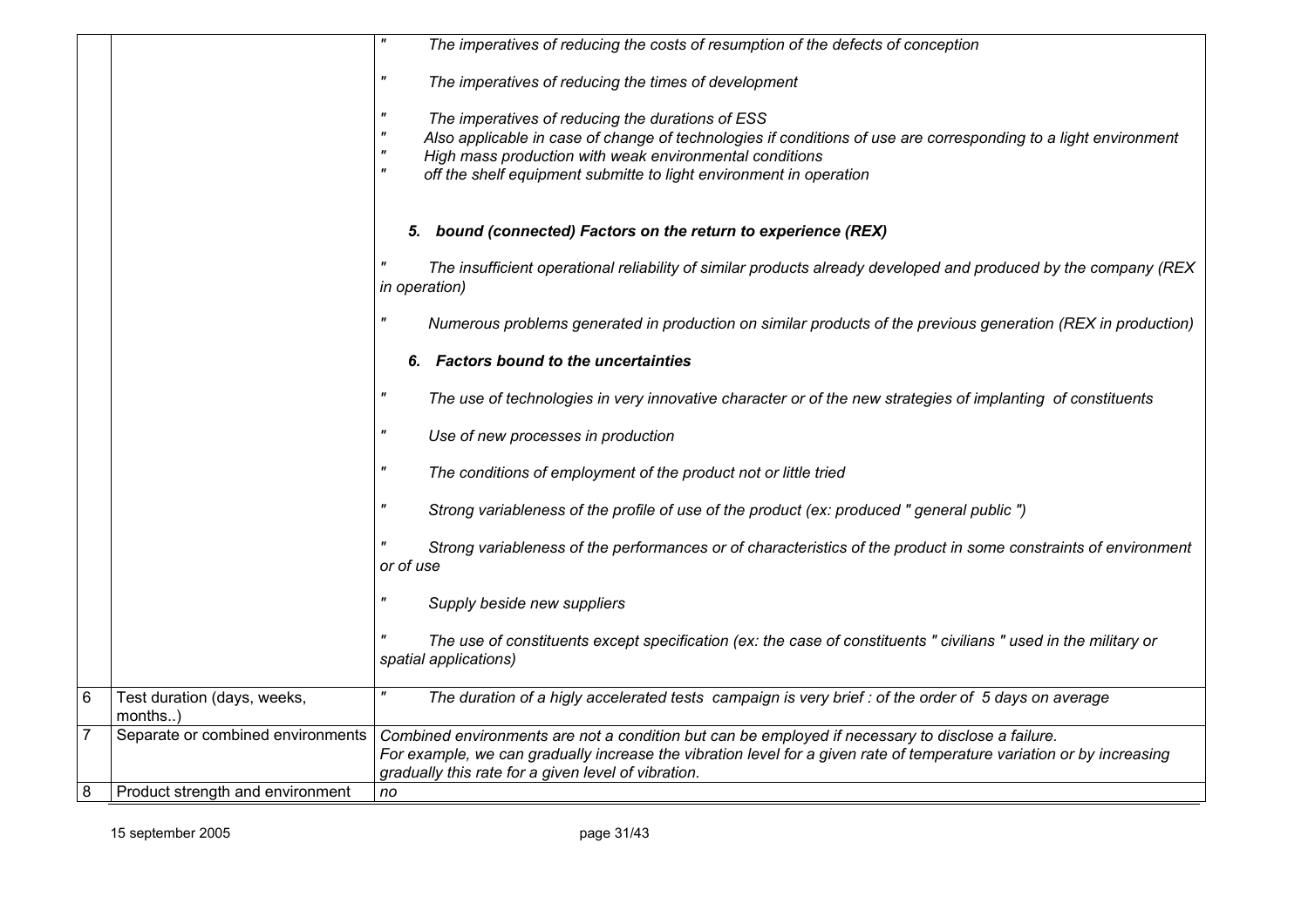|     | stress variabilities are or aren't<br>considered                                                        |                                                   |
|-----|---------------------------------------------------------------------------------------------------------|---------------------------------------------------|
|     | (in the process of deriving the test<br>severity)                                                       |                                                   |
| l 9 | Does the test bring knowledge on<br>reliability parameters ?                                            | no                                                |
| 10  | Does the test consume totally or<br>partially the life potential ot the<br>equipment submitted to test? | Yes, the product under test is normally destroyed |
|     | main norms, standards, technical<br>references relative to this type of<br>tests                        | no                                                |

**Environmental Stress Screening (ESS)** : production operation consisting to submit the equipment coming out of manufacture to specific tests (climatic, electric, mechanical, …) so as to accelerate the outcome of latent defects in order to eliminate them

**Highly Accelerated Environmental Stress Screening (HA-ESS)**: ESS test during which the values of the applied constraints are far above the specified values.

*Note: the HASS (Highly Accelerated Stress Screening) is a particular case of the "Highly Accelerated Environmental Stress Screening" allowing to combine two environmental constraints (temperatures and vibrations) following a well defined methodology*

**Operating limits**: level of constraint above which the product does not operate any more properly . When one comes down afterwards from this level, the product performances become again nominal (character of reversibility).

**Destructive limit**: level of constraint above which the product will suffer irreversible damages , not enabling to come back to nominal performances when the constraint is brought back under the specified value (character of irreversibility).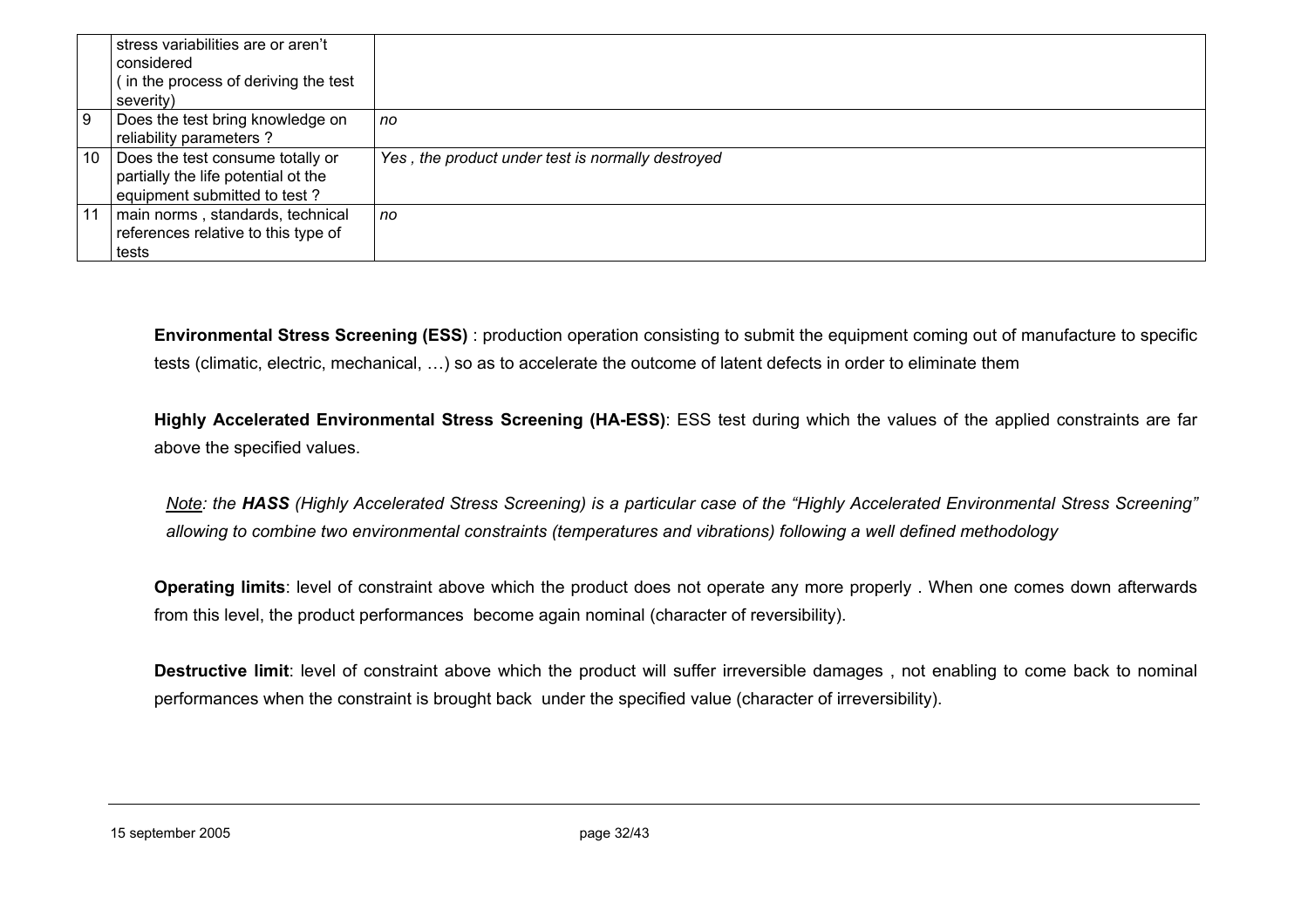**Following pages are extracted from ASTE guide on HASS , intitled "Environmental Stress Screening for Electronic Equipment using Highly accelerated Tests" . Can be ordered on line on ASTE SITE ( google "ASTE").**

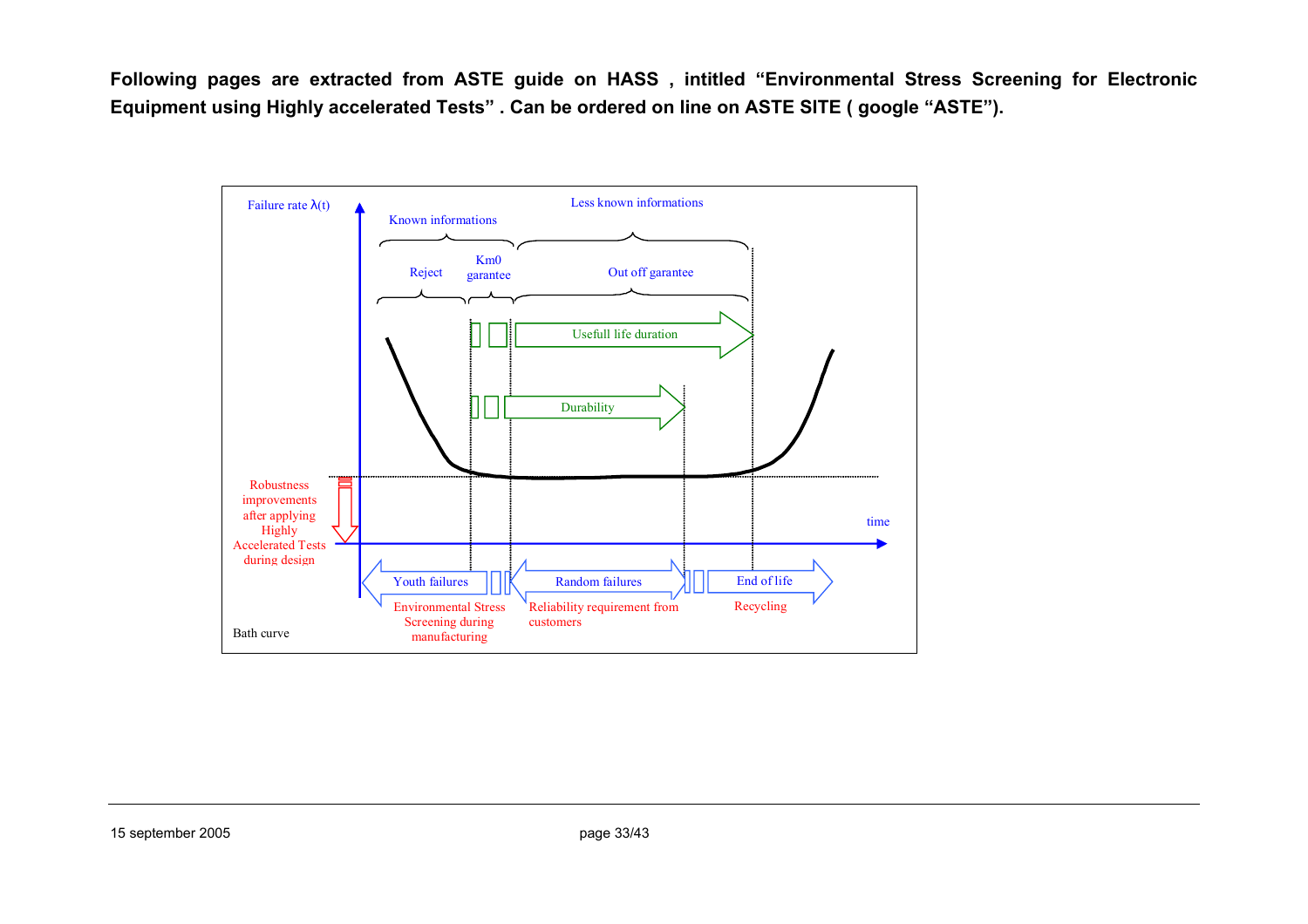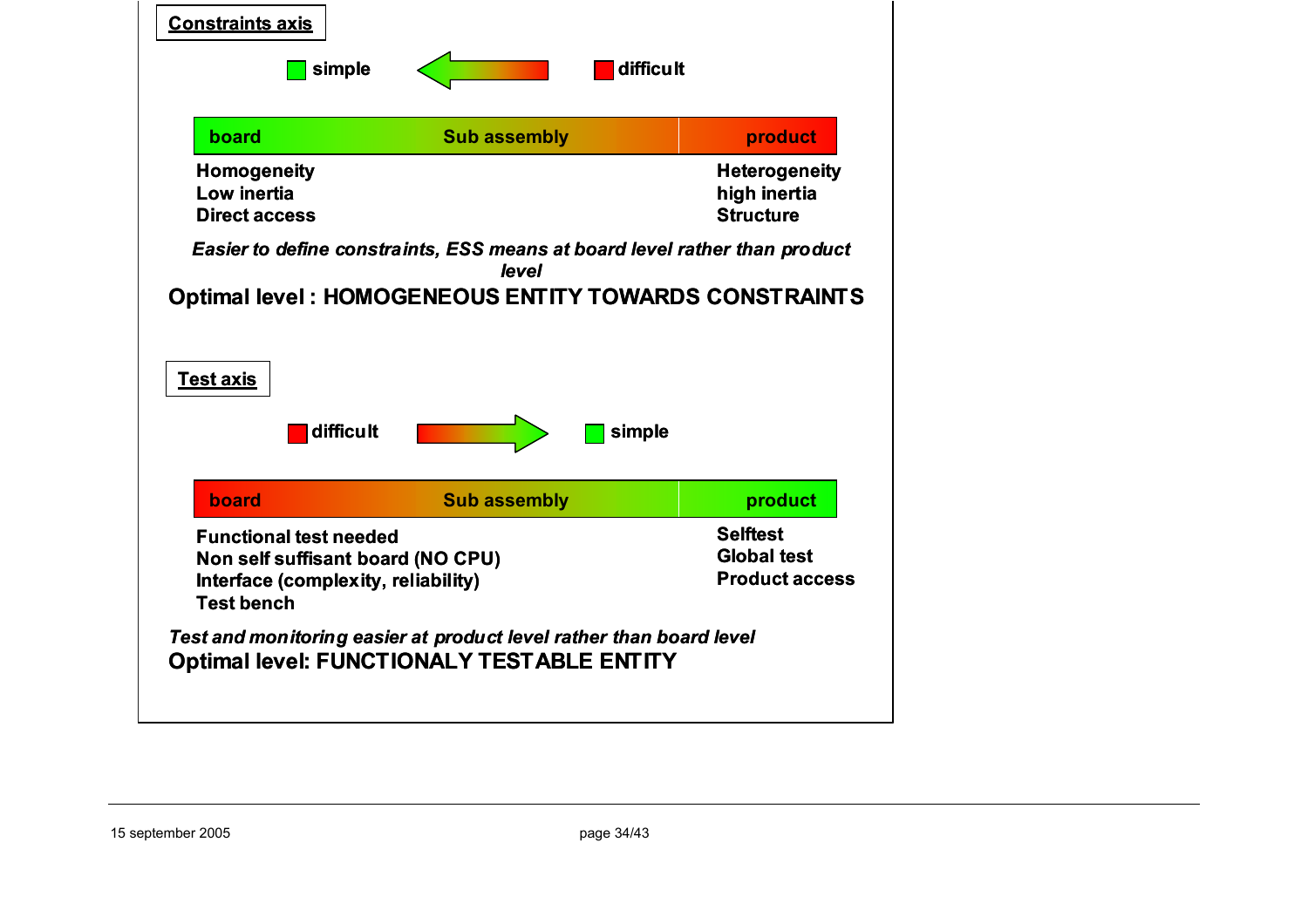# **7.1 - Comparison of both methods**

The ESS such as defined in the ASTE document of 1986 will be called « conventional environmental stress screening » by opposition to the "Highly Accelerated Environmental Stress Screening "

This paragraph has for objective to give elements allowing to evaluate the efficiency of the conventional ESS and of the Highly Accelerated ESS

# **7.1.1 - "Conventional environmental stress screening" method**

The experience shows that, for a serial production, some products are much more fragile than others; as shown on the graph below, we have two statistical distributions, the one relative to healthy products , the other to fragile products.

The healthy population is located around a mean value situated beyond the specification.

In the case of conventional ESS use, Highly Accelerated Tests do not have been necessarily conducted during the product development phase and the margin (as defined on the graph) is not known.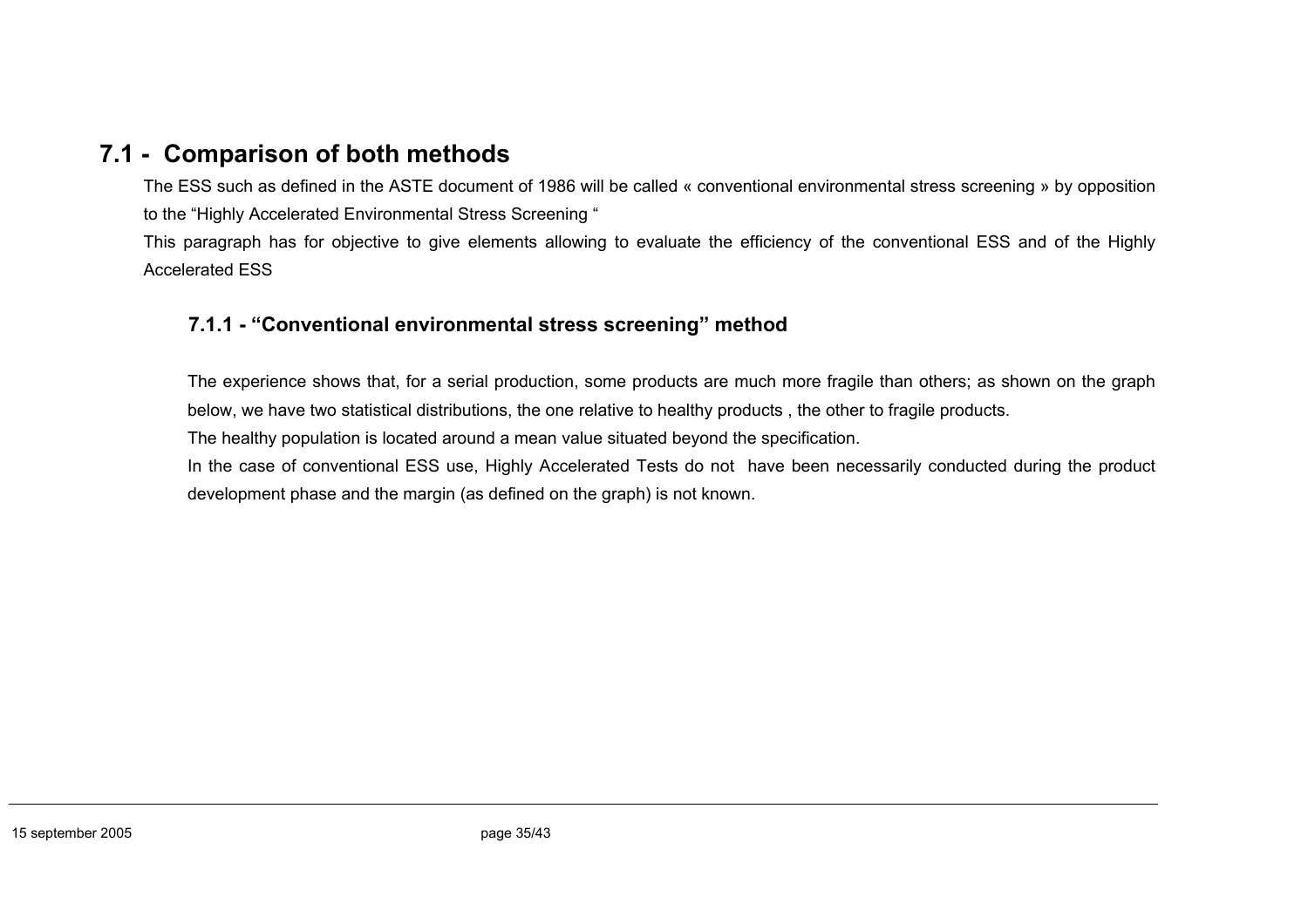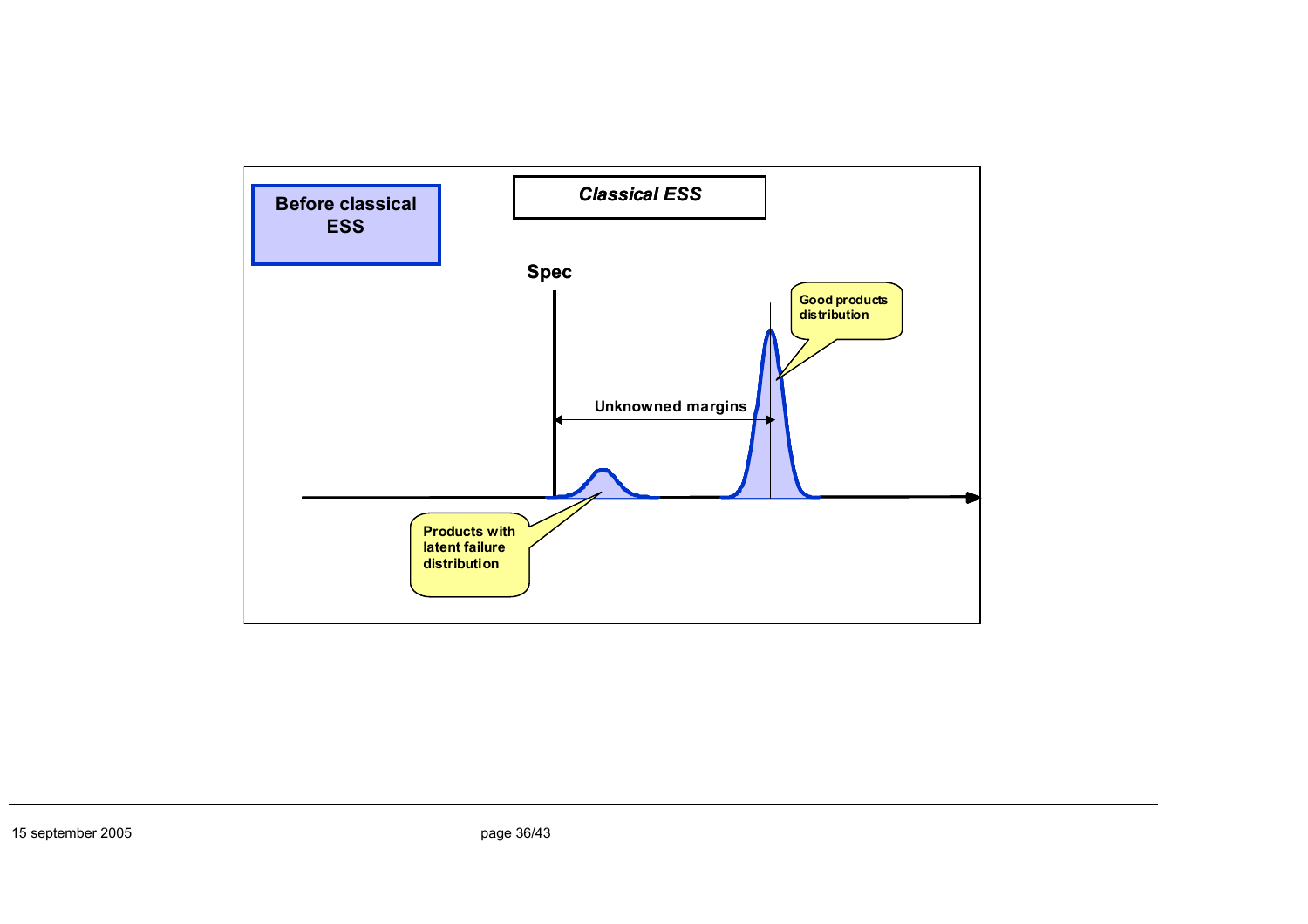In this method, the constraints are generally applied separately, and the laws of defects appearance acceleration are known in principle. One will note also that the constraint level is always lower or equal to the specification value .

It is besides recognised in electronics, that every set containing latent defects will «age» faster than every healthy set ( fuse effect).

The following graph then shows that, after a conventional ESS, the healthy population slightly decreases its duration of life. On the other hand, the products with latent defects failed in majority. But, the constraints being relatively low, and the technical margins being unknown, the danger is that some products with latent defects (weaknesses) could still be identified as being



good.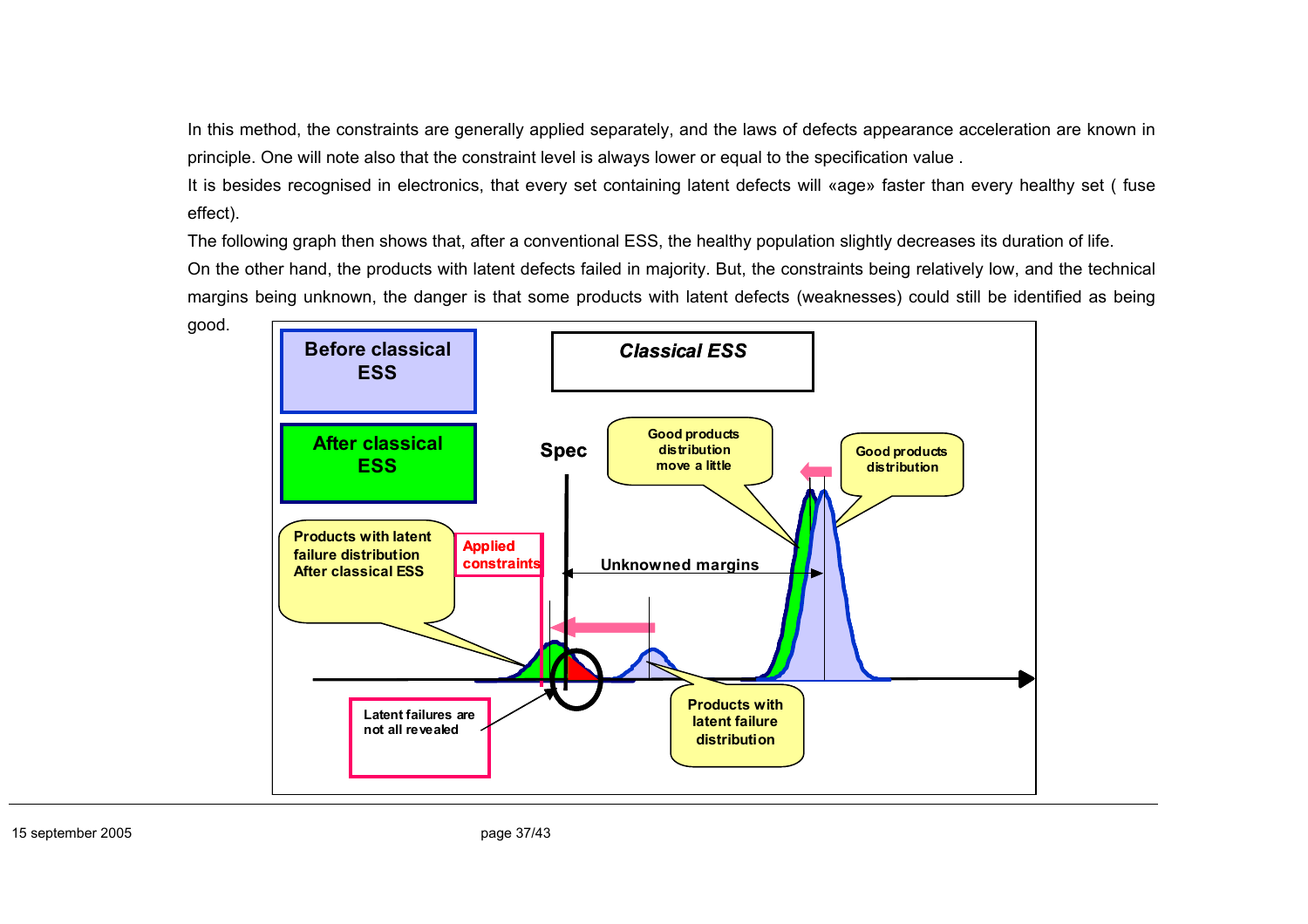# **7.1.2 – "Highly Accelerated Environmental Stress Screening" method**

In this method, as previously mentioned, it is compulsory to have prior performed a campaign of Highly Accelerated Tests and to have obtained a robust design and a robust manufacture

. Furthermore it will also allow to define margins.

The graph below shows the increase of both the robustness and the margins by the distributions gap ( healthy and with latent defects) towards the right, compared to the previous graph. (based on the hypothesis of identical distributions).

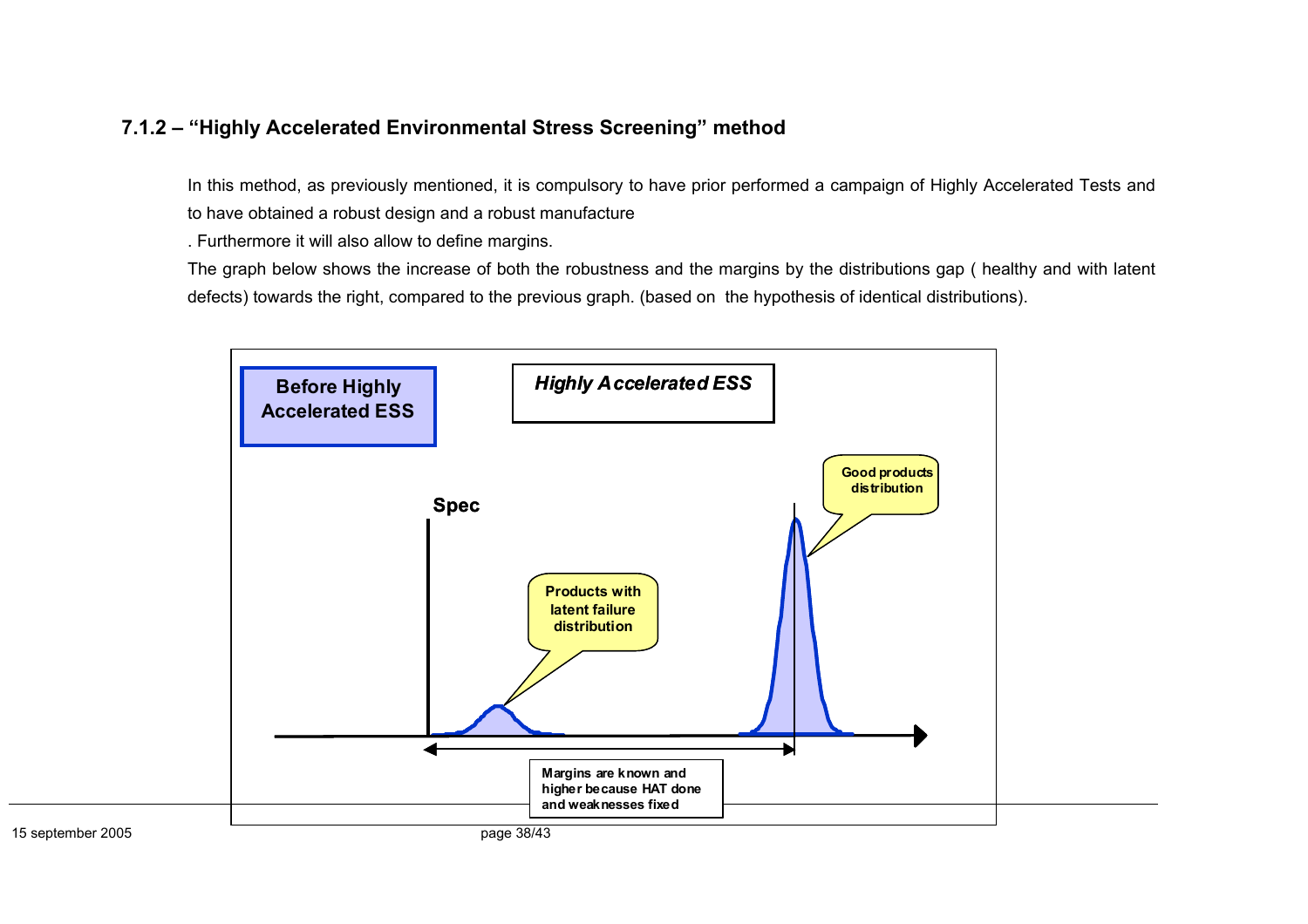For the Highly Accelerated ESS itself, the product robustness (design and manufacture) acquired during the Highly Accelerated Tests, will allow to define a profile which constraints levels will be situated beyond the specifications.

It is certain, even if not easy to demonstrate, that the impact of this ESS on the product life duration will be more important than the one brought by a conventional ESS

This is shown in the following graph, by the more significant translation towards the left of the distributions after Highly Accelerated Tests .

It will of course be necessary to verify that the obtained life reduction is not too important (see detail in paragraph 10 : Validation of the initial profile and of the implemented tests means ).

For the products with latent defects, due to the high levels applied, the proportion of the revealed failures is far more important than those obtained with a conventional ESS .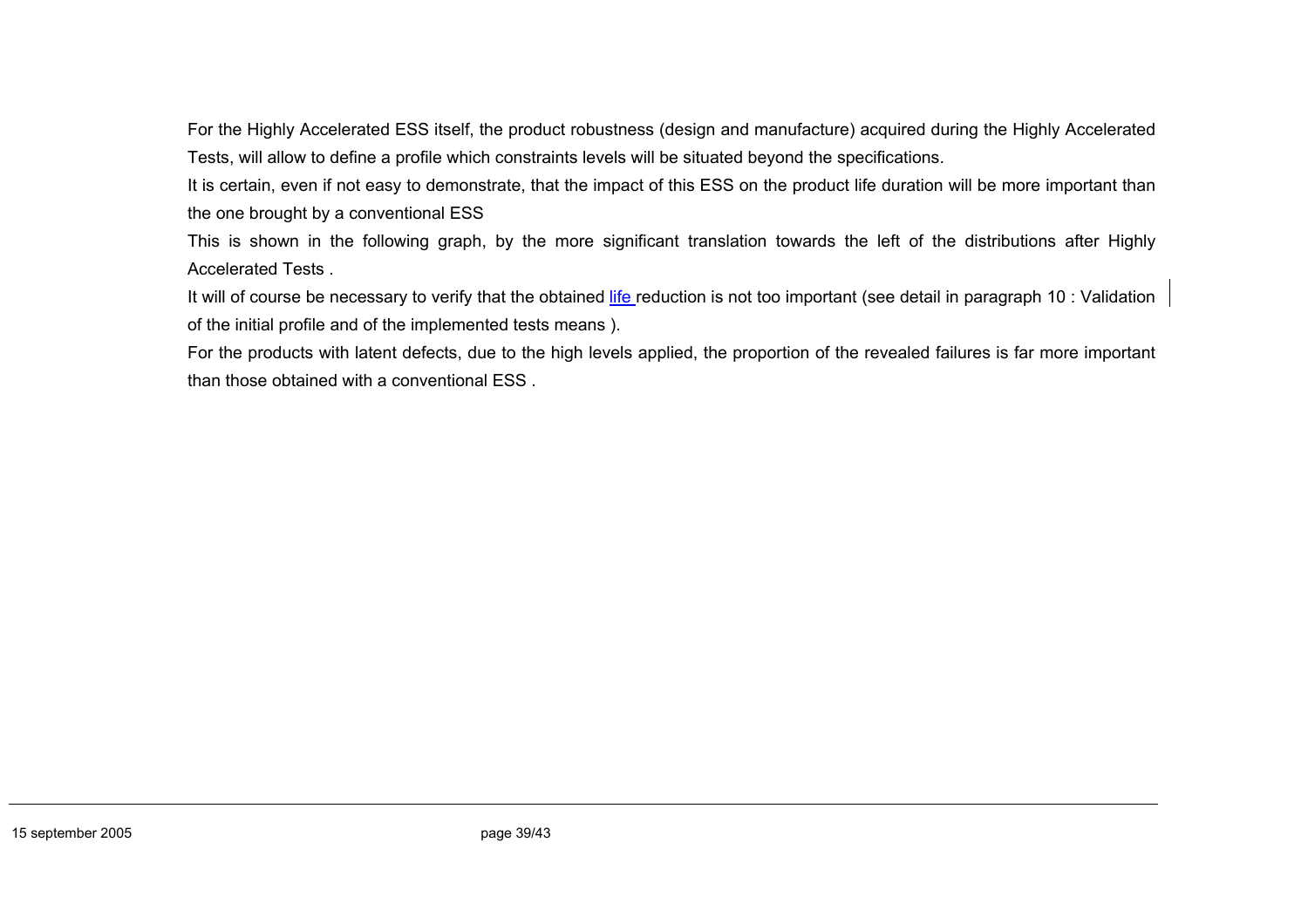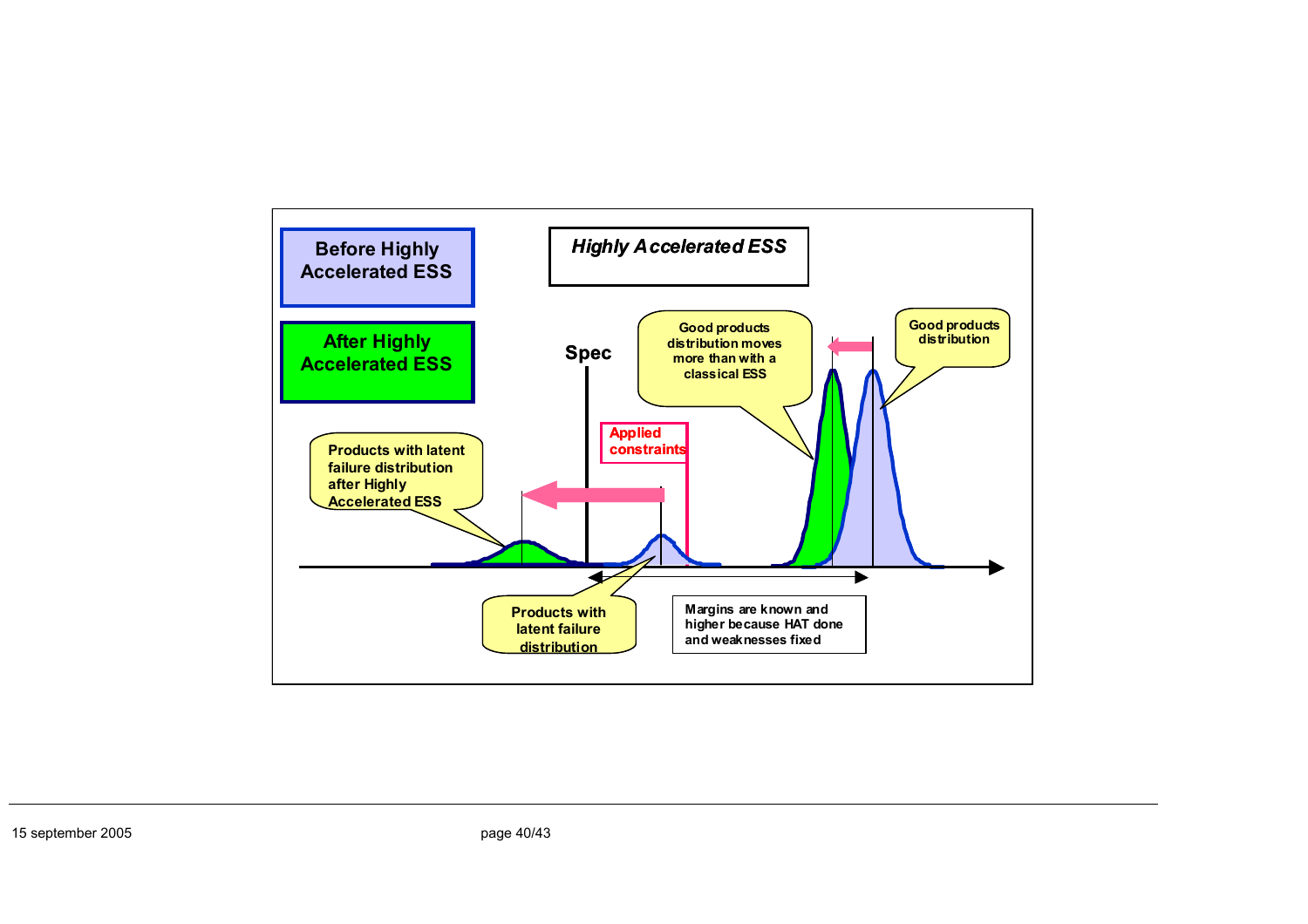# **7.2 - Comparison of the environmental stress screening methods**

The tab below puts in evidence the differences between the main characteristics of the conventional ESS and of the Highly Accelerated ESS.

| <b>ESS</b>                      | <b>Conventional ESS</b>                                                                                 | <b>Highly Accelerated ESS</b>                                                                                                                                                                          |
|---------------------------------|---------------------------------------------------------------------------------------------------------|--------------------------------------------------------------------------------------------------------------------------------------------------------------------------------------------------------|
| <b>Characteristic</b>           |                                                                                                         |                                                                                                                                                                                                        |
| Objective                       | Eliminate the products presenting early defects bound to manufacturing and to the components dispersion |                                                                                                                                                                                                        |
| Principle                       | the product specification                                                                               | The application of constraints within the limits of The application of constraints beyond the specification<br>NB: allows to detect the components dispersion                                          |
| Input data                      | The product specifications and its life profile                                                         | Knowledge of the operation margins and of the product limitations<br>NB: The product robustness has been improved by increasing the<br>operation margins (tolerance increased in components dispersal) |
| Responsibility                  | Manufacturing only                                                                                      | R&D and Manufacturing                                                                                                                                                                                  |
| Constraints<br>application mode | sequential type : Temperature, vibration,                                                               | temperature.,<br>Combined :<br>mechanical shocks,<br>electric<br>constraints,                                                                                                                          |
| Efficiency                      | Moderate or weak on the stabilized products                                                             | Good: increased efficiency in terms of control of the operation<br>margins<br>Maturation and faster mastery of the manufacturing process                                                               |
| Profile acquisition             | Long and iterative because based on the return<br>of experience 1 year or more                          | Fast due to the methodology<br>Around 3 to 6 months                                                                                                                                                    |
| Speed                           | Indicative duration:<br>2 to 4 days                                                                     | Indicative duration:<br>2 to 8 hours (reduces the production cycles)                                                                                                                                   |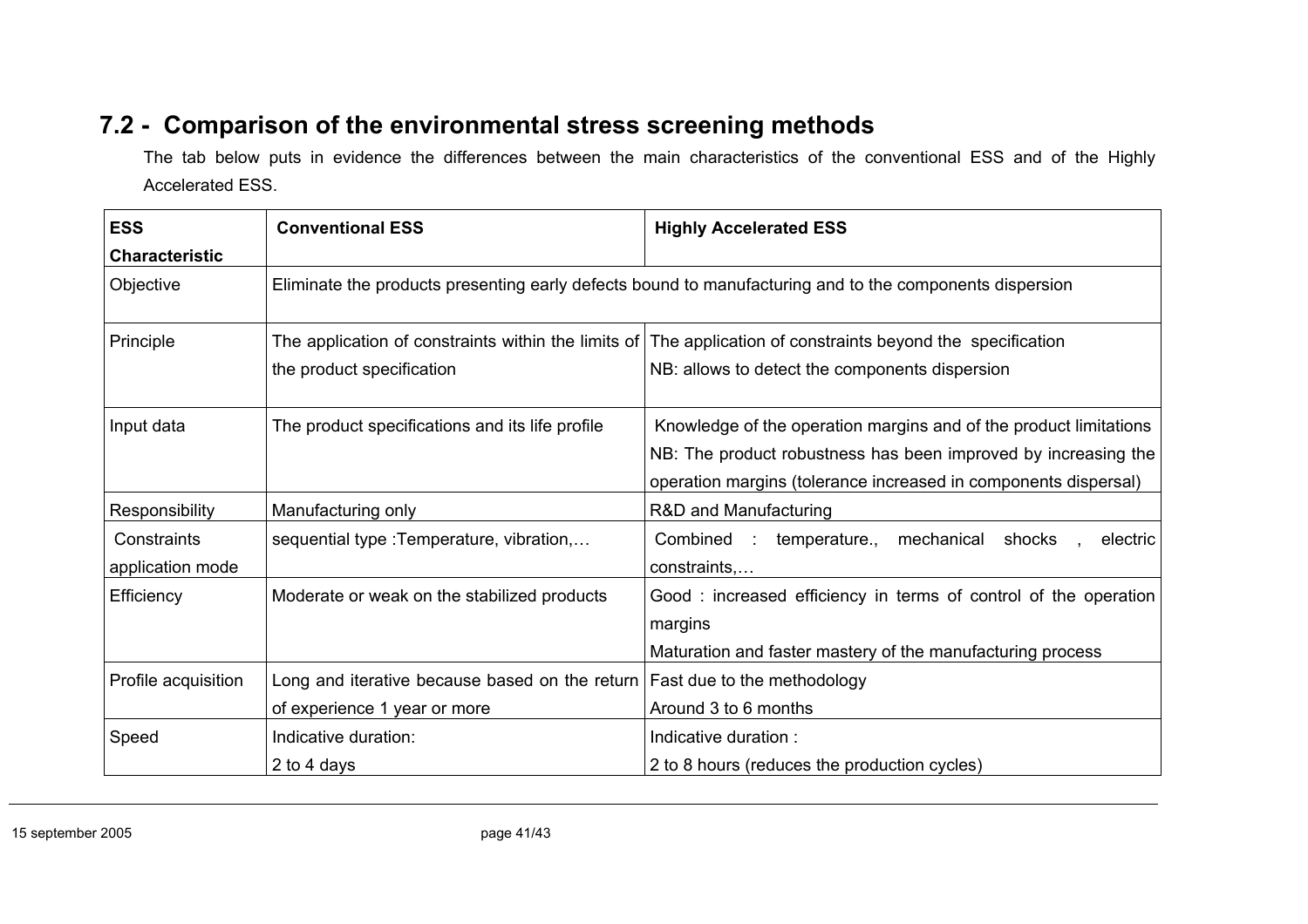# **7.3 - Other advantages**

In addition to the benefits already mentioned in paragraph 5, the implementation of the Highly Accelerated ESS presents the following advantages: